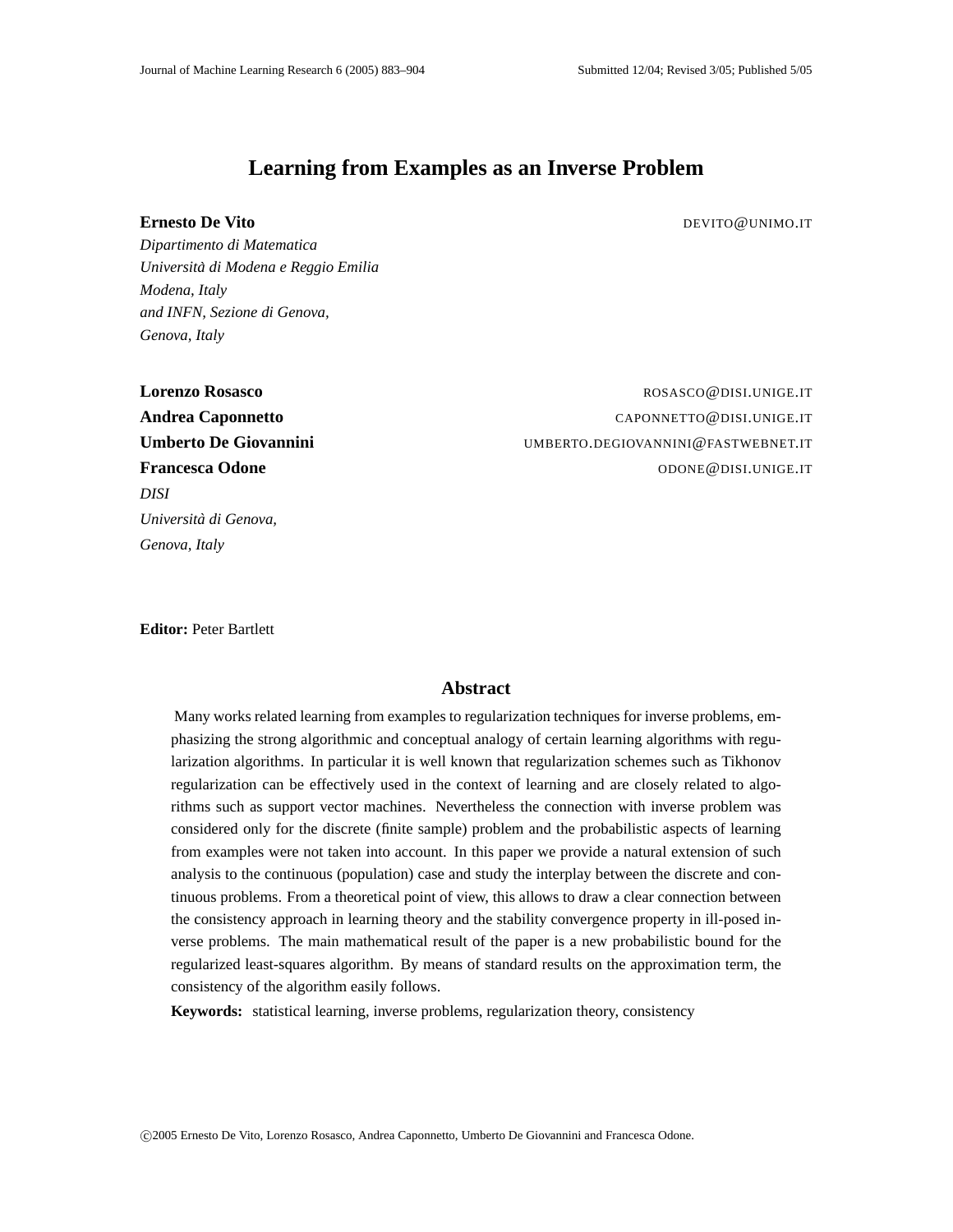# **1. Introduction**

The main goal of learning from examples is to infer an estimator from a finite set of examples. The crucial aspect in the problem is that the examples are drawn according to a fixed but unknown probabilistic input-output relation and the desired property of the selected function is to be descriptive also of new data, i.e. it should *generalize*. The fundamental work of Vapnik and further developments (see Vapnik (1998); Alon et al. (1997) and Bartlett and Mendelson (2002) for recent results) show that the key to obtain a meaningful solution is to control the complexity of the hypothesis space. Interestingly, as pointed out in a number of papers (see Poggio and Girosi (1992); Evgeniou et al. (2000) and references therein), this is in essence the idea underlying regularization techniques for ill-posed problems (Tikhonov and Arsenin, 1977; Engl et al., 1996). Not surprisingly the form of the algorithms proposed in both theories is strikingly similar (Mukherjee et al., 2002) and the point of view of regularization is indeed not new to learning (Poggio and Girosi, 1992; Evgeniou et al., 2000; Vapnik, 1998; Arbib, 1995; Fine, 1999; Kecman, 2001; Schölkopf and Smola, 2002). In particular it allowed to cast a large class of algorithms in a common framework, namely regularization networks or regularized kernel methods (Evgeniou et al., 2000; Schölkopf and Smola, 2002).

Anyway a careful analysis shows that a rigorous mathematical connection between learning theory and the theory of ill-posed inverse problems is not straightforward since the settings underlying the two theories are different. In fact learning theory is intrinsically probabilistic whereas the theory of inverse problem is mostly deterministic. Statistical methods were recently applied in the context of inverse problems (Kaipio and Somersalo, 2005). Anyway a Bayesian point of view is considered which differs from the usual learning theory approach. Recently the connection between learning and inverse problems was considered in the restricted setting in which the elements of the input space are fixed and not probabilistically drawn (Mukherjee et al., 2004; Kurkova, 2004). This corresponds to what is usually called nonparametric regression with fixed design (Györfi et al., 1996) and when the noise level is fixed and known, the problem is well studied in the context of inverse problems (Bertero et al., 1988). In the case of fixed design on a finite grid the problem is mostly that we are dealing with an ill-conditioned problem, that is *unstable* w.r.t. the data. Though such setting is indeed close to the algorithmic setting from a theoretical perspective it is not general enough to allow a consistency analysis of a given algorithm since it does not take care of the random sampling providing the data. In this paper we extend the analysis to the setting of nonparametric regression with random design (Györfi et al., 1996).

Our analysis and contribution develop in two steps. First, we study the mathematical connections between learning theory and inverse problems theory. We consider the specific case of quadratic loss and analyse the population case (i.e. when the probability distribution is known) to show that the discrete inverse problem which is solved in practice can be seen as the stochastic discretization of an infinite dimensional inverse problem. This ideal problem is, in general,*ill-posed* (Tikhonov and Arsenin, 1977) and its solution corresponds to the target function which is the fi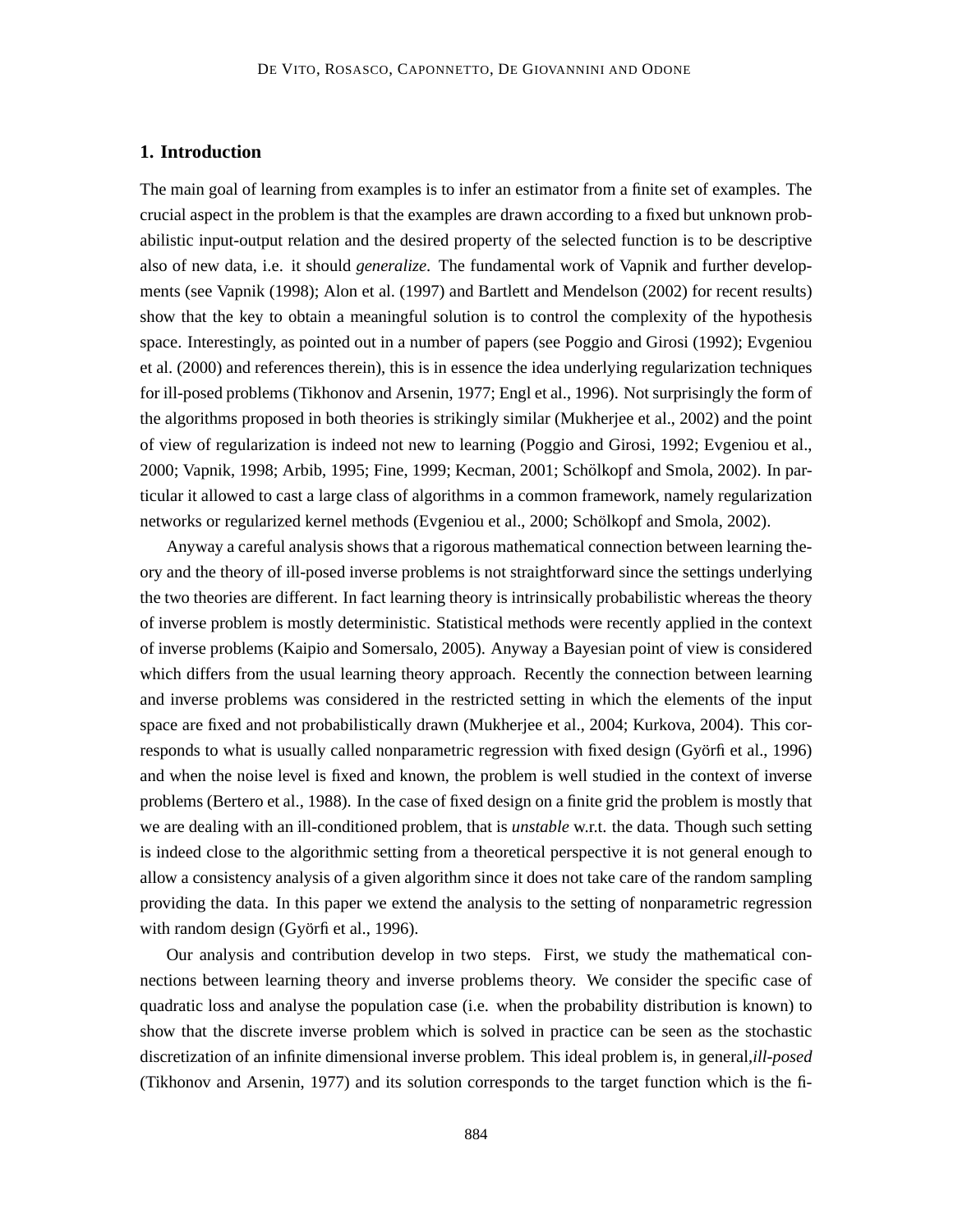nal goal in learning theory. This clarifies in particular the following important fact. Regularized solutions in learning problems should not only provide stable approximate solutions to the discrete problem but especially give continuous estimates of the solution to the ill-posed infinite dimensional problem. Second, we exploit the established connection to study the regularized least-squares algorithm. This passes through the definition of a natural notion of discretization noise providing a straightforward relation between the number of available data and the noise affecting the problem. Classical regularization theory results can be easily adapted to the needs of learning. In particular our definition of noise together with well-known results concerning Tikhonov regularization for inverse problems with modelling error can be applied to derive a new probabilistic bound for the estimation error of regularized least squares improving recently proposed results (Cucker and Smale, 2002a; De Vito et al., 2004). The approximation term can be studied through classical spectral theory arguments. The consistency of the algorithm easily follows. As the major aim of the paper was to investigate the relation between learning from examples and inverse problem we just prove convergence without dealing with rates. Anyway the approach proposed in Cucker and Smale (2002a); De Vito et al. (2004) to study the approximation term can be straightforwardly applied to derive explicit rates under suitable a priori conditions.

Several theoretical results are available on regularized kernel methods for large class of loss functions. The stability approach proposed in Bousquet and Elisseeff (2002) allows to find datadependent generalization bounds. In Steinwart (2004) it is proved that such results as well as other probabilistic bounds can be used to derive consistency results without convergence rates. For the specific case of regularized least-squares algorithm a functional analytical approach to derive consistency results for regularized least squares was proposed in Cucker and Smale (2002a) and eventually refined in De Vito et al. (2004) and Smale and Zhou (2004b). In the latter the connection between learning and sampling theory is investigated. Some weaker results in the same spirit of those presented in this paper can be found in Rudin (2004). Anyway none of the mentioned papers exploit the connection with inverse problems. The arguments used to derive our results are close to those used in the study of stochastic inverse problems discussed in Vapnik (1998). From the algorithmic point of view Ong and Canu (2004) apply other techniques than Tikhonov regularization in the context of learning. In particular several iterative algorithms are considered and convergence with respect to the regularization parameter (semiconvergence) is proved.

The paper is organized as follows. After recalling the main concepts and notation of statistical learning (Section 2) and of inverse problems (Section 3), in Section 4 we develop a formal connection between the two theories. In Section 5 the main results are stated, discussed and proved. In the Appendix we collect some technical results we need in our proofs. Finally in Section 6 we conclude with some remarks and open problems.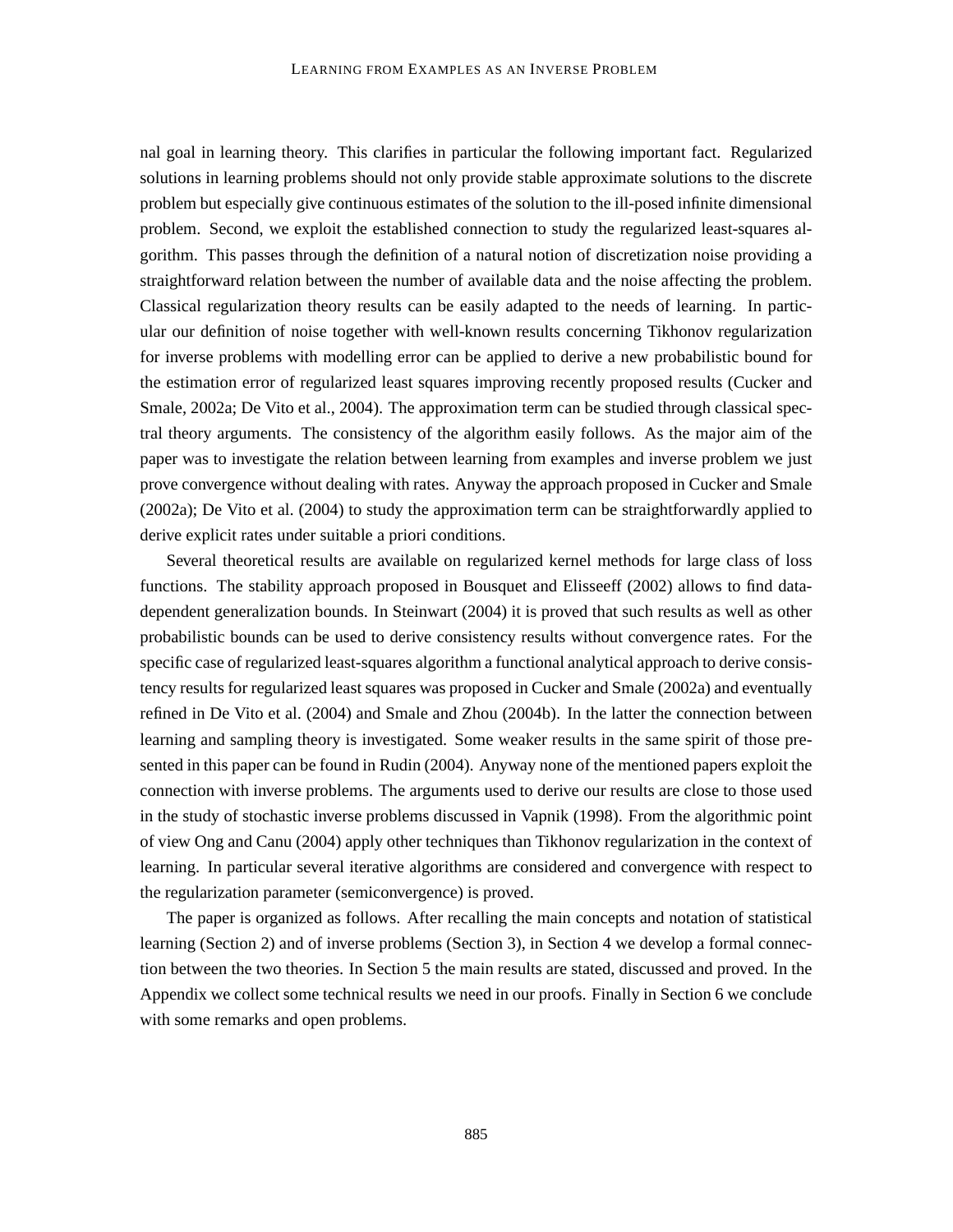# **2. Learning from Examples**

We briefly recall some basic concepts of statistical learning theory (for details see Vapnik (1998); Evgeniou et al. (2000); Schölkopf and Smola (2002); Cucker and Smale (2002b) and references therein).

In the framework of learning from examples, there are two sets of variables: the input space *X*, which we assume to be a compact subset of  $\mathbb{R}^n$ , and the output space *Y*, which is a subset of  $\mathbb{R}$ contained in  $[-M, M]$  for some  $M \ge 0$ . The relation between the input  $x \in X$  and the output  $y \in Y$  is described by a probability distribution  $\rho(x, y) = v(x)\rho(y|x)$  on  $X \times Y$ . The distribution  $\rho$  is known only through a sample  $\mathbf{z} = (\mathbf{x}, \mathbf{y}) = ((x_1, y_1), \dots, (x_\ell, y_\ell))$ , called *training set*, drawn independently and identically distributed (i.i.d.) according to ρ. Given the sample **z**, the aim of learning theory is to find a function  $f_{\mathbf{z}} : X \to \mathbb{R}$  such that  $f_{\mathbf{z}}(x)$  is a good estimate of the output *y* when a new input *x* is given. The function  $f_{\mathbf{z}}$  is called *estimator* and the map providing  $f_{\mathbf{z}}$ , for any training set  $\mathbf{z}$ , is called *learning algorithm*.

Given a measurable function  $f: X \to \mathbb{R}$ , the ability of f to describe the distribution  $\rho$  is measured by its *expected risk* defined as

$$
I[f] = \int_{X \times Y} V(f(x), y) d\rho(x, y),
$$

where  $V(f(x), y)$  is the *loss function*, which measures the cost paid by replacing the true label *y* with the estimate  $f(x)$ . In this paper we consider the square loss

$$
V(f(x), y) = (f(x) - y)^2.
$$

With this choice, it is well known that the regression function

$$
g(x) = \int_Y y d\rho(y|x)
$$

is well defined (since *Y* is bounded) and is the minimizer of the expected risk over the space of all the measurable real functions on *X*. In this sense *g* can be seen as the ideal estimator of the distribution probability ρ. However, the regression function cannot be reconstructed exactly since only a finite, possibly small, set of examples **z** is given.

To overcome this problem, in the framework of the regularized least squares algorithm (Wahba, 1990; Poggio and Girosi, 1992; Cucker and Smale, 2002b; Zhang, 2003), an hypothesis space  $H$ of functions is fixed and the estimator  $f_{\mathbf{z}}^{\lambda}$  is defined as the solution of the regularized least squares problem,

$$
\min_{f \in \mathcal{H}} \left\{ \frac{1}{\ell} \sum_{i=1}^{\ell} (f(x_i) - y_i)^2 + \lambda \Omega(f) \right\},\tag{1}
$$

where  $\Omega$  is a penalty term and  $\lambda$  is a positive parameter to be chosen in order to ensure that the discrepancy.

$$
I[f_{\mathbf{z}}^{\lambda}] - \inf_{f \in \mathcal{H}} I[f]
$$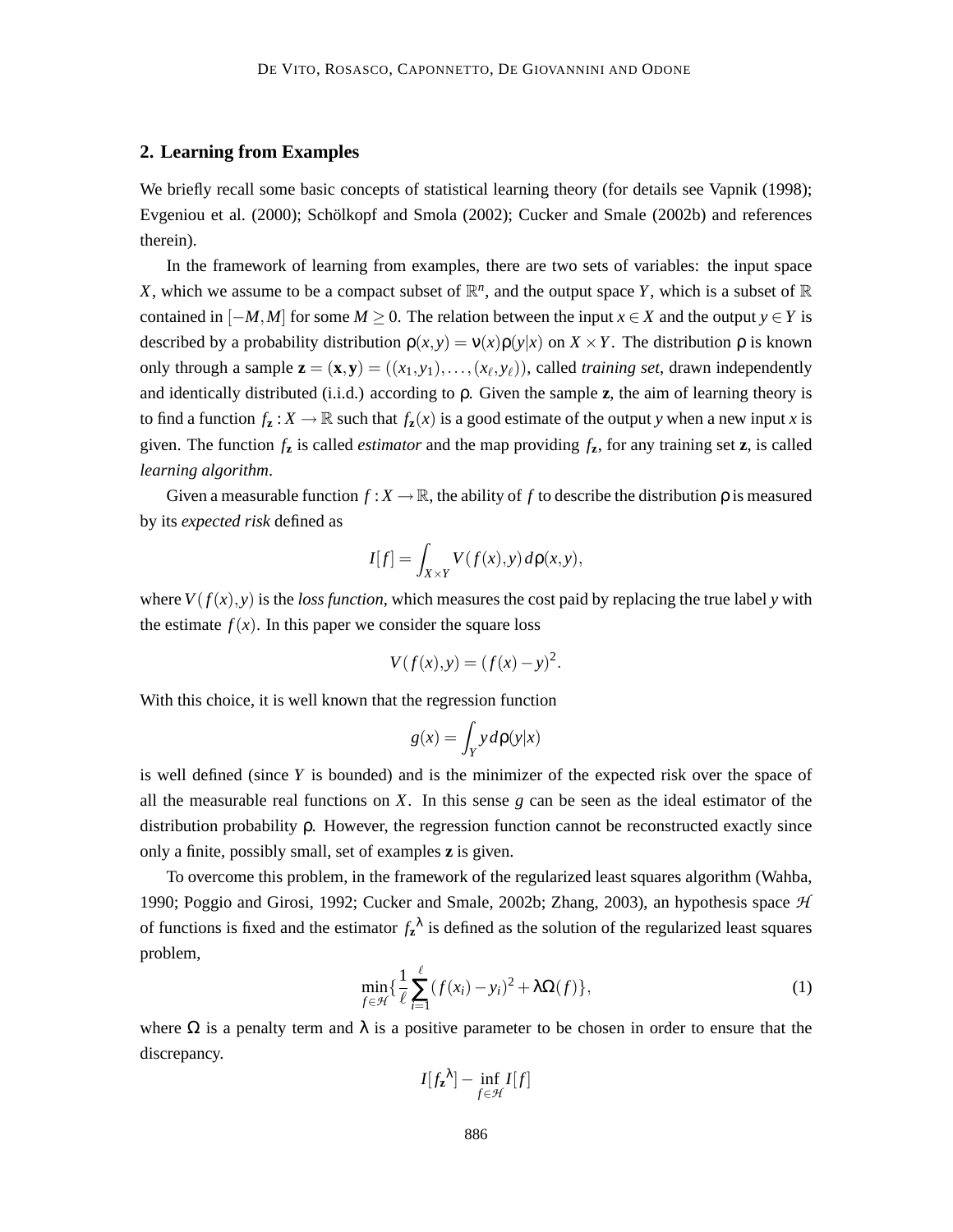is small with high probability. Since  $\rho$  is unknown, the above difference is studied by means of a probabilistic bound  $\mathcal{B}(\lambda, \ell, \eta)$ , which is a function depending on the regularization parameter  $\lambda$ , the number  $\ell$  of examples and the confidence level  $1-\eta$ , such that

$$
\mathbf{P}\left[I[f_{\mathbf{z}}^{\lambda}] - \inf_{f \in \mathcal{H}} I[f] \leq \mathcal{B}(\lambda,\ell,\eta)\right] \geq 1-\eta.
$$

We notice that, in general, inf<sub>*f∈H*</sub>  $I[f]$  is larger than  $I[g]$  and represents a sort of irreducible error (Hastie et al., 2001) associated with the choice of the space  $H$ . We do not require the infimum inf<sub>*f*∈H</sub> *I*[*f*] to be achieved. If the minimum on H exists, we denote the minimizer by  $f_{\mathcal{H}}$ .

In particular, the learning algorithm is *consistent* if it is possible to choose the regularization parameter, as a function of the available data  $\lambda = \lambda(\ell, z)$ , in such a way that

$$
\lim_{\ell \to +\infty} \mathbf{P} \left[ I[f_{\mathbf{z}}^{\lambda(\ell, \mathbf{z})}] - \inf_{f \in \mathcal{H}} I[f] \ge \varepsilon \right] = 0,
$$
\n(2)

for every ε > 0. The above convergence in probability is usually called *(weak) consistency* of the algorithm (see Devroye et al. (1996) for a discussion on the different kind of consistencies).

In this paper we assume that the hypothesis space  $H$  is a reproducing kernel Hilbert space (RKHS) on *X* with a continuous kernel *K*. We recall the following facts (Aronszajn, 1950; Schwartz, 1964). The kernel  $K: X \times X \to \mathbb{R}$  is a continuous symmetric positive definite function, where *positive definite* means that

$$
\sum_{i,j} a_i a_j K(x_i, x_j) \geq 0.
$$

for any  $x_1, \ldots x_n \in X$  and  $a_1, \ldots a_n \in \mathbb{R}$ .

The space  $H$  is a real separable Hilbert space whose elements are real continuous functions defined on *X*. In particular, the functions  $K_x = K(\cdot, x)$  belong to *H* for all  $x \in X$ , and

$$
\mathcal{H} = \overline{\text{span}\{K_x | x \in X\}}\langle K_x, K_t \rangle_{\mathcal{H}} = K(x,t) \quad \forall x, t \in X,
$$

where  $\langle \cdot, \cdot \rangle_{\mathcal{H}}$  is the scalar product in H. Moreover, since the kernel is continuous and X is compact

$$
\kappa = \sup_{x \in X} \sqrt{K(x, x)} = \sup_{x \in X} ||K_x||_{\mathcal{H}} < +\infty,
$$
\n(3)

where  $\|\cdot\|_{\mathcal{H}}$  is the norm in  $\mathcal{H}$ . Finally, given  $x \in X$ , the following *reproducing* property holds

$$
f(x) = \langle f, K_x \rangle_{\mathcal{H}} \quad \forall f \in \mathcal{H}.
$$
 (4)

In particular, in the learning algorithm (1) we choose the penalty term

$$
\Omega(f) = ||f||_{\mathcal{H}}^2,
$$

so that, by a standard convex analysis argument, the minimizer  $f_{\mathbf{z}}^{\lambda}$  exists, is unique and can be computed by solving a linear finite dimensional problem, (Wahba, 1990).

With the above choices, we will show that the consistency of the regularized least squares algorithm can be deduced using the theory of linear inverse problems we review in the next section.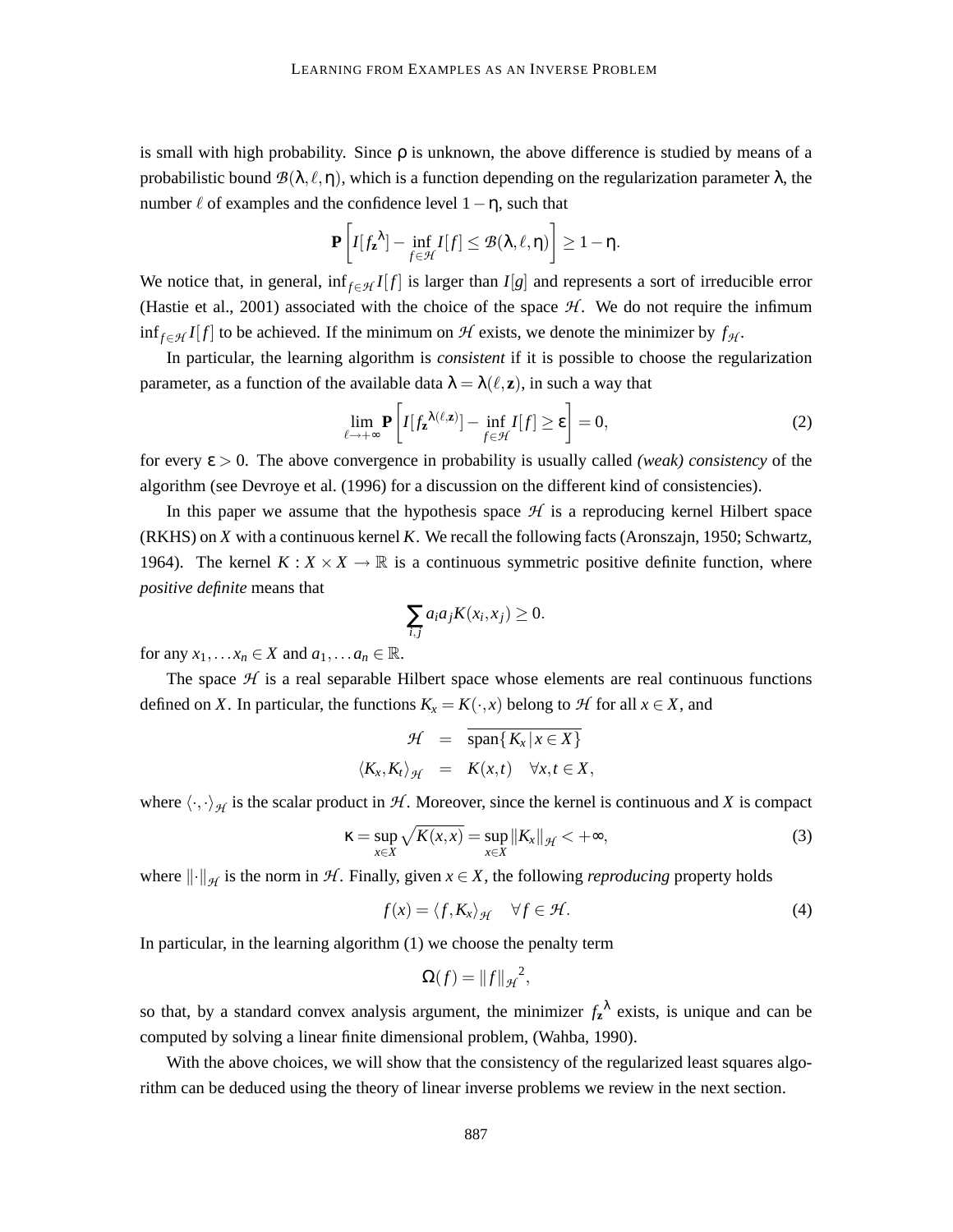# **3. Ill-Posed Inverse Problems and Regularization**

In this section we give a very brief account of the main concepts of linear inverse problems and regularization theory (see Tikhonov and Arsenin (1977); Groetsch (1984); Bertero et al. (1985, 1988); Engl et al. (1996); Tikhonov et al. (1995) and references therein).

Let H and K be two Hilbert spaces and  $A : H \to K$  a linear bounded operator. Consider the equation

$$
Af = g \tag{5}
$$

where  $g \in \mathcal{K}$  is the *exact* datum. Finding the function f satisfying the above equation, given A and *g*, is the linear inverse problem associated to (5). In general the above problem is ill-posed, that is, the solution either not exists, is not unique or does not depend continuously on the datum *g*. Existence and uniqueness can be restored introducing the Moore-Penrose generalized solution *f* † defined as the minimal norm solution of the least squares problem

$$
\min_{f \in \mathcal{H}} \|Af - g\|_{\mathcal{K}}^2.
$$
\n(6)

It can be shown (Tikhonov et al., 1995) that the generalized solution  $f^{\dagger}$  exists if and only if  $Pg \in$ Range(*A*), where *P* is the projection on the closure of the range of *A*. However, the generalized solution  $f^{\dagger}$  does not depend continuously on the datum *g*, so that finding  $f^{\dagger}$  is again an ill-posed problem. This is a problem since the exact datum *g* is not known, but only a *noisy* datum  $g_{\delta} \in \mathcal{K}$  is given, where  $||g-g_{\delta}||_{\mathcal{K}} \leq \delta$ . According to Tikhonov regularization (Tikhonov and Arsenin, 1977) a possible way to find a solution depending continuously on the data is to replace Problem (6) with the following convex problem

$$
\min_{f \in \mathcal{H}} \{ \|Af - g_{\delta}\|_{\mathcal{K}}^2 + \lambda \|f\|_{\mathcal{H}}^2 \},\tag{7}
$$

and, for  $\lambda > 0$ , the unique minimizer is given by

$$
f_{\delta}^{\lambda} = (A^*A + \lambda I)^{-1}A^*g_{\delta},\tag{8}
$$

where  $A^*$  the adjoint operator of A. A crucial issue is the choice of the regularization parameter  $\lambda$ as a function of the noise. A basic requirement is that the *reconstruction error*

$$
\left\|f^{\lambda}_{\delta} - f^{\dagger}\right\|_{\mathcal{H}}
$$

is small. In particular,  $\lambda$  must be selected, as a function of the noise level  $\delta$  and the data  $g_\delta$ , in such a way that the regularized solution  $f_8^{\lambda(\delta,g_\delta)}$  $\delta^{\mathcal{A}(0,g_{\delta})}$  converges to the generalized solution, that is,

$$
\lim_{\delta \to 0} \left\| f_{\delta}^{\lambda(\delta, g_{\delta})} - f^{\dagger} \right\|_{\mathcal{H}} = 0,
$$
\n(9)

for any *g* such that  $f^{\dagger}$  exists.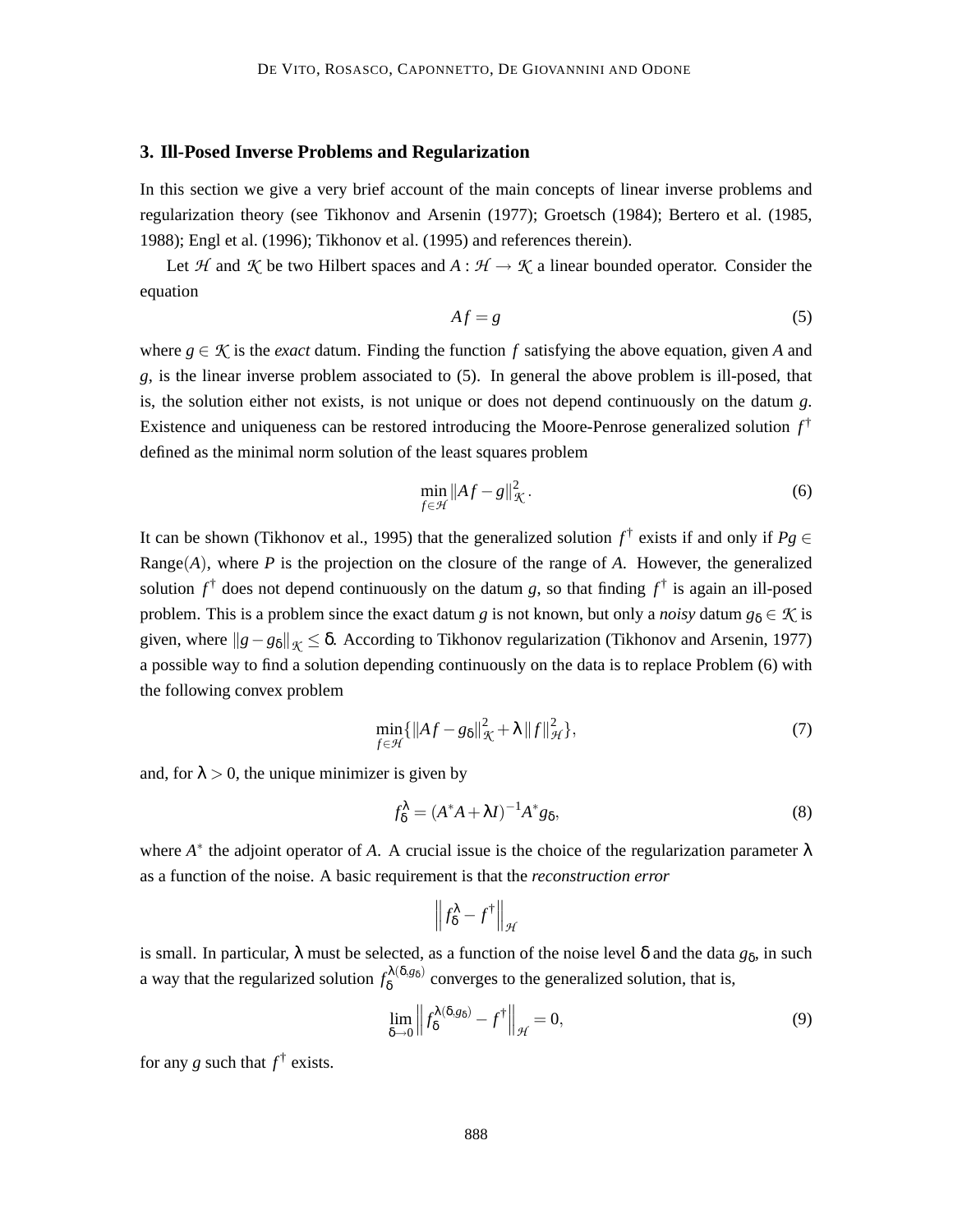**Remark 1** *We briefly comment on the well known difference between ill-posed and ill-conditioned problems (Bertero et al., 1988). Finite dimensional problems are often well-posed. In particular it can be shown that if a solution exists unique then continuity of A*−<sup>1</sup> *is always ensured. Nonetheless regularization is needed since the problems are usually ill conditioned and lead to unstable solutions.*

Sometimes, another measure of the error, namely the *residual*, is considered according to the following definition

$$
\left\| A f_{\delta}^{\lambda} - P g \right\|_{\mathcal{K}} = \left\| A f_{\delta}^{\lambda} - A f^{\dagger} \right\|_{\mathcal{K}},\tag{10}
$$

which will be important in our analysis of learning. Comparing (9) and (10), it is clear that while studying the convergence of the residual we do not have to assume that the generalized solution exists.

We conclude this section noting that the above formalism can be easily extended to the case of a noisy operator  $A_{\delta}: \mathcal{H} \to \mathcal{K}$  where

$$
||A-A_{\delta}||\leq\delta,
$$

and  $\|\cdot\|$  is the operator norm (Tikhonov et al., 1995).

## **4. Learning as an Inverse Problem**

The similarity between regularized least squares and Tikhonov regularization is apparent comparing Problems (1) and (7). However while trying to formalize this analogy several difficulties emerge.

- To treat the problem of learning in the setting of ill-posed inverse problems we have to define a direct problem by means of a suitable operator A between two Hilbert spaces  $H$  and  $K$ .
- The nature of the noise  $\delta$  in the context of statistical learning is not clear.
- We have to clarify the relation between consistency, expressed by (2), and the convergence considered in (9).

In the following we present a possible way to tackle these problems and show the problem of learning can be indeed rephrased in a framework close to the one presented in the previous section.

We let  $L^2(X, v)$  be the Hilbert space of square integrable functions on X with respect to the marginal measure v and we define the operator  $A: \mathcal{H} \to L^2(X, v)$  as

$$
(Af)(x)=\langle f,K_x\rangle_{\mathcal{H}},
$$

where *K* is the reproducing kernel of  $H$ . The fact that *K* is bounded, see (3), ensures that *A* is a bounded linear operator. Two comments are in order. First, from (4) we see that the action of *A* on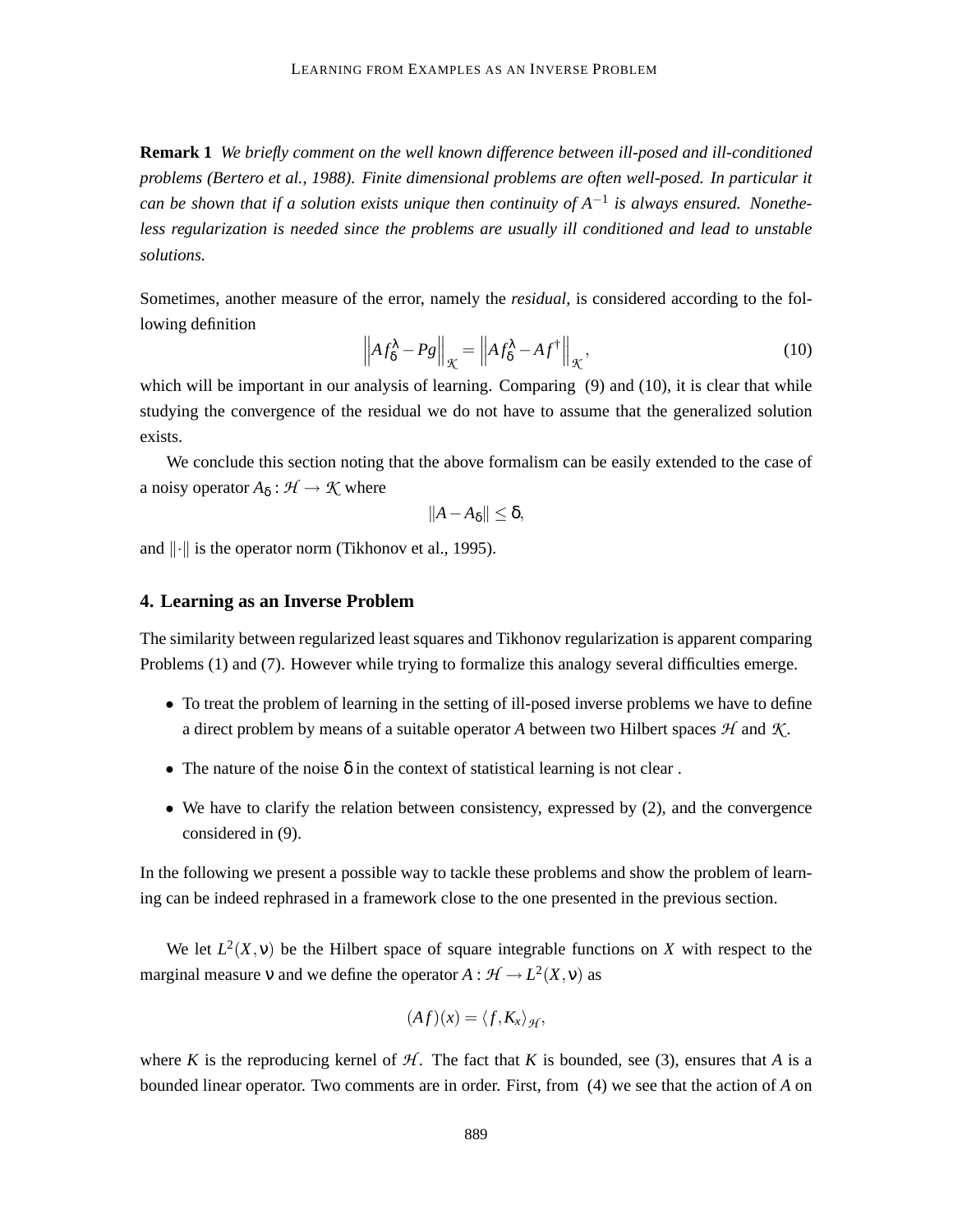an element *f* is simply

$$
(Af)(x) = f(x) \quad \forall x \in x, \ f \in \mathcal{H},
$$

that is, *A* is the canonical inclusion of  $H$  into  $L^2(X, v)$ . However it is important to note that *A* changes the norm since  $||f||_{\mathcal{H}}$  is different to  $||f||_{L^2(X, v)}$ . Second, to avoid pathologies connected with subsets of zero measure, we assume that  $v$  is not degenerate.<sup>1</sup> This condition and the fact that *K* is continuous ensure that *A* is injective (see the Appendix for the proof).

It is known that, considering the quadratic loss function, the expected risk can be written as

$$
I[f] = \int_X (f(x) - g(x))^2 d\nu(x) + \int_{X \times Y} (y - g(x))^2 d\rho(x, y)
$$
  
=  $||f - g||^2_{L^2(X, y)} + I[g],$ 

where *g* is the regression function (Cucker and Smale, 2002b) and *f* is any function in  $L^2(X, v)$ . If *f* belongs to the hypothesis space  $H$ , the definition of the operator *A* allows to write

$$
I[f] = ||Af - g||_{L^{2}(X, \nu)}^{2} + I[g].
$$
\n(11)

Moreover, if *P* is the projection on the closure of the range of *A*, that is, the closure of  $H$  into  $L^2(X, v)$ , then the definition of projection gives

$$
\inf_{f \in \mathcal{H}} \|Af - g\|_{L^2(X, \nu)}^2 = \|g - Pg\|_{L^2(X, \nu)}^2.
$$
\n(12)

Given  $f \in \mathcal{H}$ , clearly  $PA f = Af$ , so that

$$
I[f] - \inf_{f \in \mathcal{H}} I[f] = \|Af - g\|_{L^2(X,\nu)}^2 - \|g - Pg\|_{L^2(X,\nu)}^2 = \|Af - Pg\|_{L^2(X,\nu)}^2,\tag{13}
$$

which is the square of the residual of *f*.

Now, comparing (11) and (6), it is clear that the expected risk admits a minimizer  $f<sub>H</sub>$  on the hypothesis space  $H$  if and only if  $f_H$  is precisely the generalized solution  $f^{\dagger}$  of the linear inverse problem

$$
Af = g.\tag{14}
$$

The fact that  $f_{\mathcal{H}}$  is the minimal norm solution of the least squares problem is ensured by the fact that *A* is injective.

Let now  $\mathbf{z} = (\mathbf{x}, \mathbf{y}) = ((x_1, y_1), \dots, (x_\ell, y_\ell))$  be the training set. The above arguments can be repeated replacing the set *X* with the finite set  $\{x_1, \ldots, x_\ell\}$ . We now get a discretized version of *A* by defining the *sampling operator* (Smale and Zhou, 2004a)

$$
A_{\mathbf{x}} : \mathcal{H} \to \mathbf{E}^{\ell} \quad (A_{\mathbf{x}}f)_i = \langle f, K_{x_i} \rangle_{\mathcal{H}} = f(x_i),
$$

<sup>1.</sup> This means that all the open non-void subsets of *X* have strictly positive measure.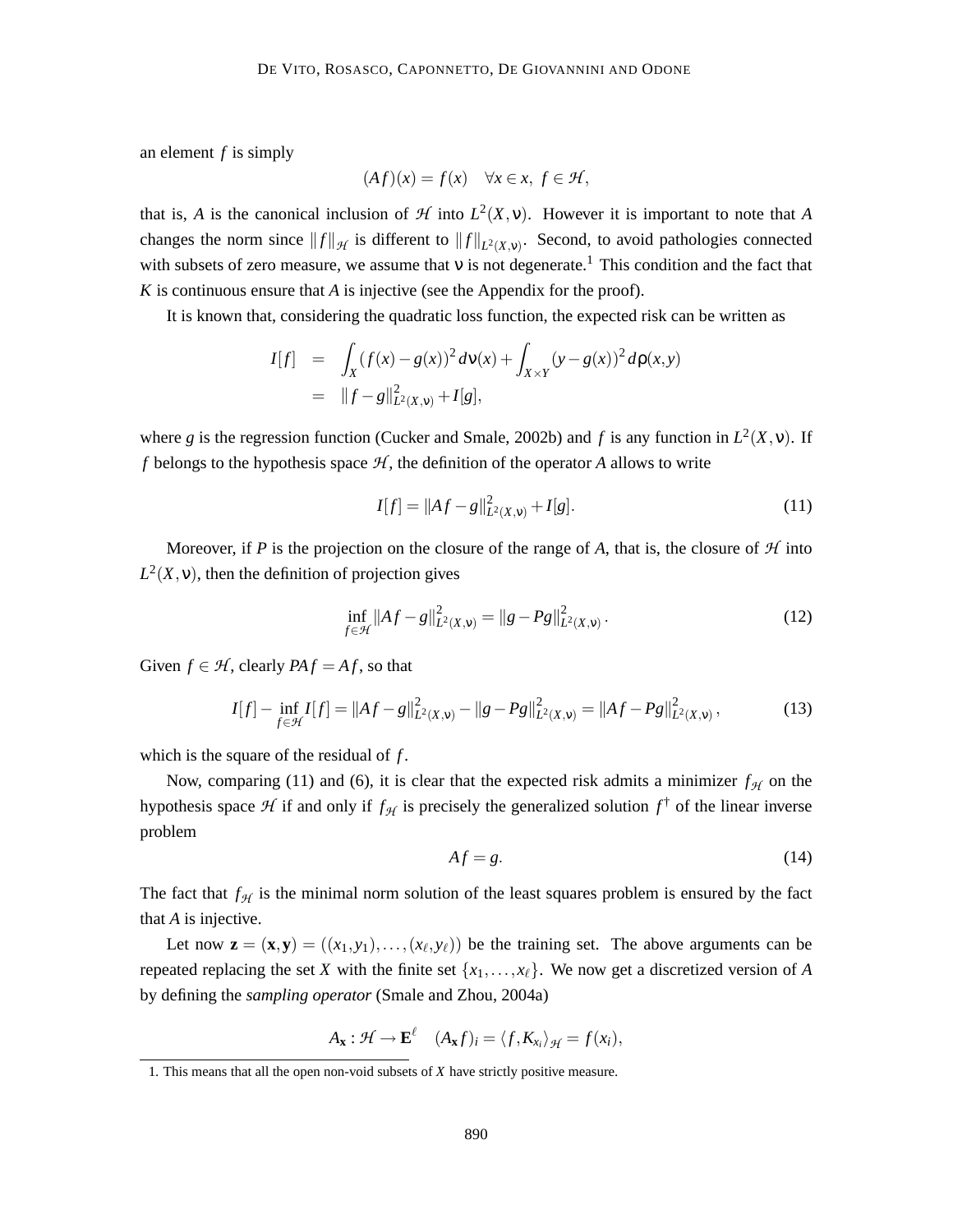where  $\mathbf{E}^{\ell} = \mathbb{R}^{\ell}$  is the finite dimensional euclidean space endowed with the scalar product

$$
\langle \mathbf{w}, \mathbf{w}' \rangle_{\mathbf{E}^{\ell}} = \frac{1}{\ell} \sum_{i=1}^{\ell} w_i w'_i.
$$

It is straightforward to check that

$$
\frac{1}{\ell} \sum_{i=1}^{\ell} (f(x_i) - y_i)^2 = ||A_{\mathbf{x}}f - \mathbf{y}||_{\mathbf{E}^{\ell}}^2,
$$

so that the estimator  $f_{\mathbf{z}}^{\lambda}$  given by the regularized least squares algorithm, see Problem (1), is the Tikhonov regularized solution of the discrete problem

$$
A_{x}f = y. \tag{15}
$$

At this point it is useful to remark the following three facts. First, in learning from examples rather than finding a stable approximation to the solution of the noisy (discrete) Problem (15), we want to find a meaningful approximation to the solution of the exact (continuous) Problem (14) (compare with Kurkova (2004)). Second, in statistical learning theory, the key quantity is the residual of the solution, which is a weaker measure than the reconstruction error, usually studied in the inverse problem setting. In particular, consistency requires a weaker kind of convergence than the one usually studied in the context of inverse problems . Third, we observe that in the context of learning the existence of the minimizer  $f_{\mathcal{H}}$ , that is, of the generalized solution, is no longer needed to define good asymptotic behavior. In fact when the projection of the regression function is not in the range of *A* the ideal solution  $f_{\mathcal{H}}$  does not exist but this is not a problem since Eq. (12) still holds.

After this preliminary considerations in the next section we further develop our analysis stating the main mathematical results of this paper.

### **5. Regularization, Stochastic Noise and Consistency**

Table 1 compares the classical framework of inverse problems (see Section 3) with the formulation of learning proposed above. We note some differences. First, the noisy data space  $\mathbf{E}^{\ell}$  is different from the exact data space  $L^2(X, y)$  so that *A* and  $A_x$  belong to different spaces, as well as *g* and **y**. A measure of the difference between  $A_x$  and  $A$ , and between  $g$  and  $y$  is then required. Second, both  $A_{\bf x}$  and **y** are random variables and we need to relate the noise  $\delta$  to the number  $\ell$  of examples in the training set **z**. Given the above premise our derivation of consistency results is developed in two steps: we first study the residual of the solution by means of a measure of the noise due to discretization, then we show a possible way to give a probabilistic evaluation of the noise previously introduced.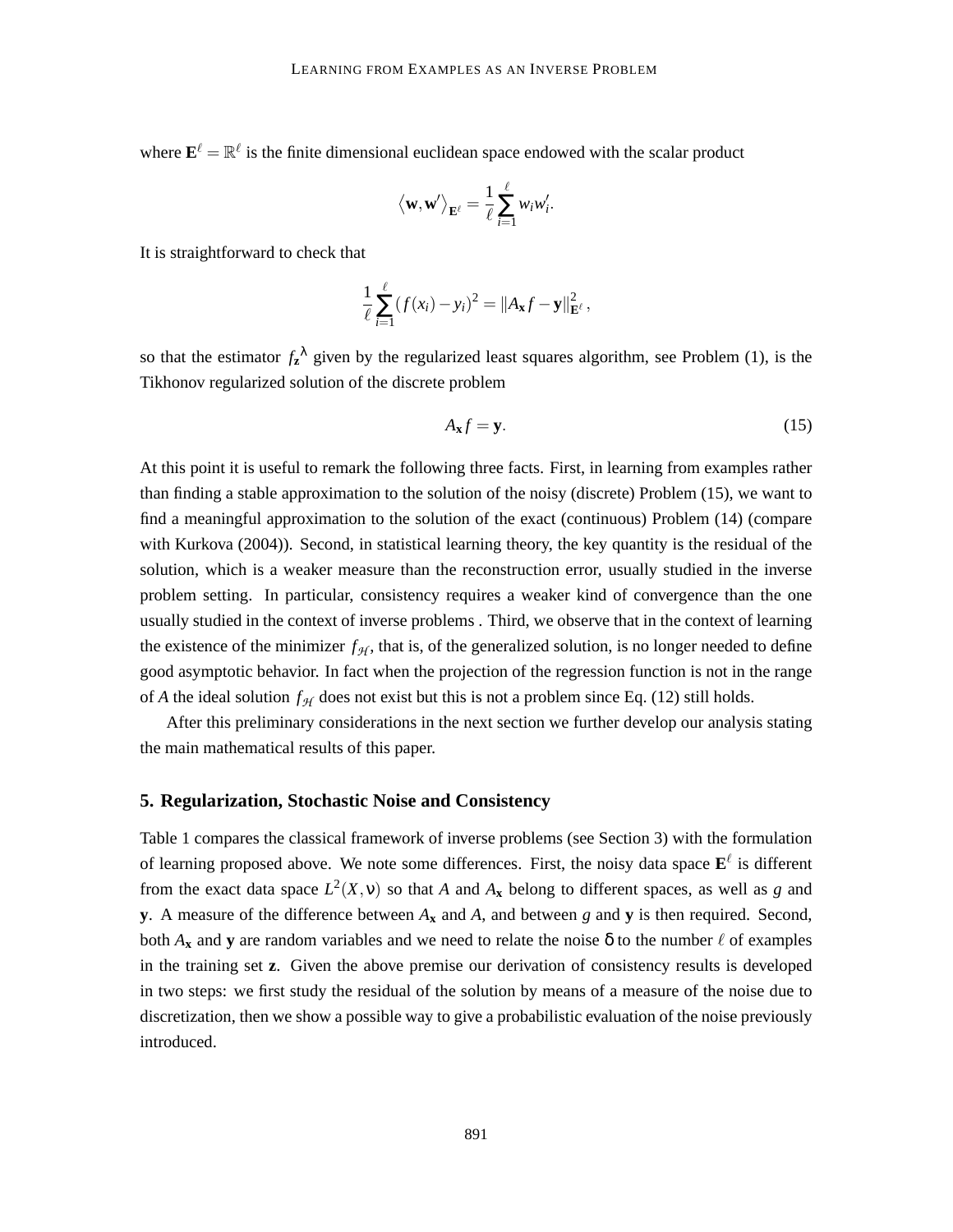| <b>Inverse problem</b>                                   | <b>Learning theory</b>                                                         |
|----------------------------------------------------------|--------------------------------------------------------------------------------|
| input space $H$                                          | hypothesis space RKHS $H$                                                      |
| data space $K$                                           | target space $L^2(X, v)$                                                       |
| norm in $\mathcal{K}$    $f$    $\mathcal{K}$            | norm in $L^2(X, v)$ $  f  _{L^2(X, v)}$                                        |
| exact operator A                                         | inclusion of $\mathcal H$ into $L^2(X, v)$                                     |
| exact datum g                                            | regression function $g(x) = \int_Y y d\rho(y x)$                               |
| generalized solution $f^{\dagger}$                       | ideal solution $f_{\mathcal{H}}$                                               |
| reconstruction error $  f - f^{\dagger}  _{\mathcal{H}}$ | residual $  Af - Af_{\mathcal{H}}  ^2_{L^2(X, v)} = I[f] - I[f_{\mathcal{H}}]$ |
| noisy data space $K$                                     | $\mathbf{F}^{\ell}$                                                            |
| noisy data $g_{\delta} \in \mathcal{K}$                  | $y \in E^{\ell}$                                                               |
| noisy operator $A_{\delta}: \mathcal{H} \to \mathcal{K}$ | sampling operator $A_{x}: \mathcal{H} \to \mathbf{E}^{\ell}$                   |
| Tikhonov regularization                                  | Regularized least squares algorithm                                            |

Table 1: The above table summarizes the relation between the theory of inverse problem and the theory of learning from examples. When the projection of the regression function is not in the range of the operator *A* the ideal solution  $f<sub>H</sub>$  does not exist. Nonetheless, in learning theory, if the ideal solution does not exist the asymptotic behavior can still be studied since we are looking for the residual.

### **5.1 Bounding the Residual of Tikhonov Solution**

In this section we study the dependence of the minimizer of Tikhonov functional on the operator *A* and the data g. We indicate with  $L(\mathcal{H})$  and  $L(\mathcal{H}, \mathcal{K})$  the Banach space of bounded linear operators from H into H and from H into K respectively. We denote with  $\left\|\cdot\right\|_{\mathcal{L}(\mathcal{H})}$  the uniform norm in  $L(\mathcal{H})$  and, if  $A \in L(\mathcal{H}, \mathcal{K})$ , we recall that  $A^*$  is the adjoint operator. The Tikhonov solutions of Problems (14) and (15) can be written as

$$
f^{\lambda} = (A^*A + \lambda I)^{-1}A^*g,
$$
  

$$
f^{\lambda}_{\mathbf{z}} = (A^*_{\mathbf{x}}A_{\mathbf{x}} + \lambda I)^{-1}A^*_{\mathbf{x}}\mathbf{y}
$$

(see for example Engl et al., 1996, Chapter 5, page 117). The above equations show that  $f_{\mathbf{z}}^{\lambda}$  and  $f^{\lambda}$  depend only on  $A_{\bf x}^*A_{\bf x}$  and  $A^*A$ , which are operators from  $H$  into  $H$ , and on  $A_{\bf x}^*{\bf y}$  and  $A^*g$ , which are elements of  $H$ . This observation suggests that noise levels could be evaluated controlling  $\left\|A_{\mathbf{x}}^*A_{\mathbf{x}} - A^*A\right\|_{\mathcal{L}(\mathcal{H})}$  and  $\left\|A_{\mathbf{x}}^*\mathbf{y} - A^*g\right\|_{\mathcal{H}}$ .

For this purpose, for every  $\delta = (\delta_1, \delta_2) \in \mathbb{R}^2_+$ , we define the collection of training sets

$$
\mathcal{U}_{\delta} := \{ \mathbf{z} \in (X \times Y)^{\ell} | \, \|A_{\mathbf{x}}^* \mathbf{y} - A^* g\|_{\mathcal{H}} \leq \delta_1, \, \|A_{\mathbf{x}}^* A_{\mathbf{x}} - A^* A\|_{\mathcal{L}(\mathcal{H})} \leq \delta_2 \}.
$$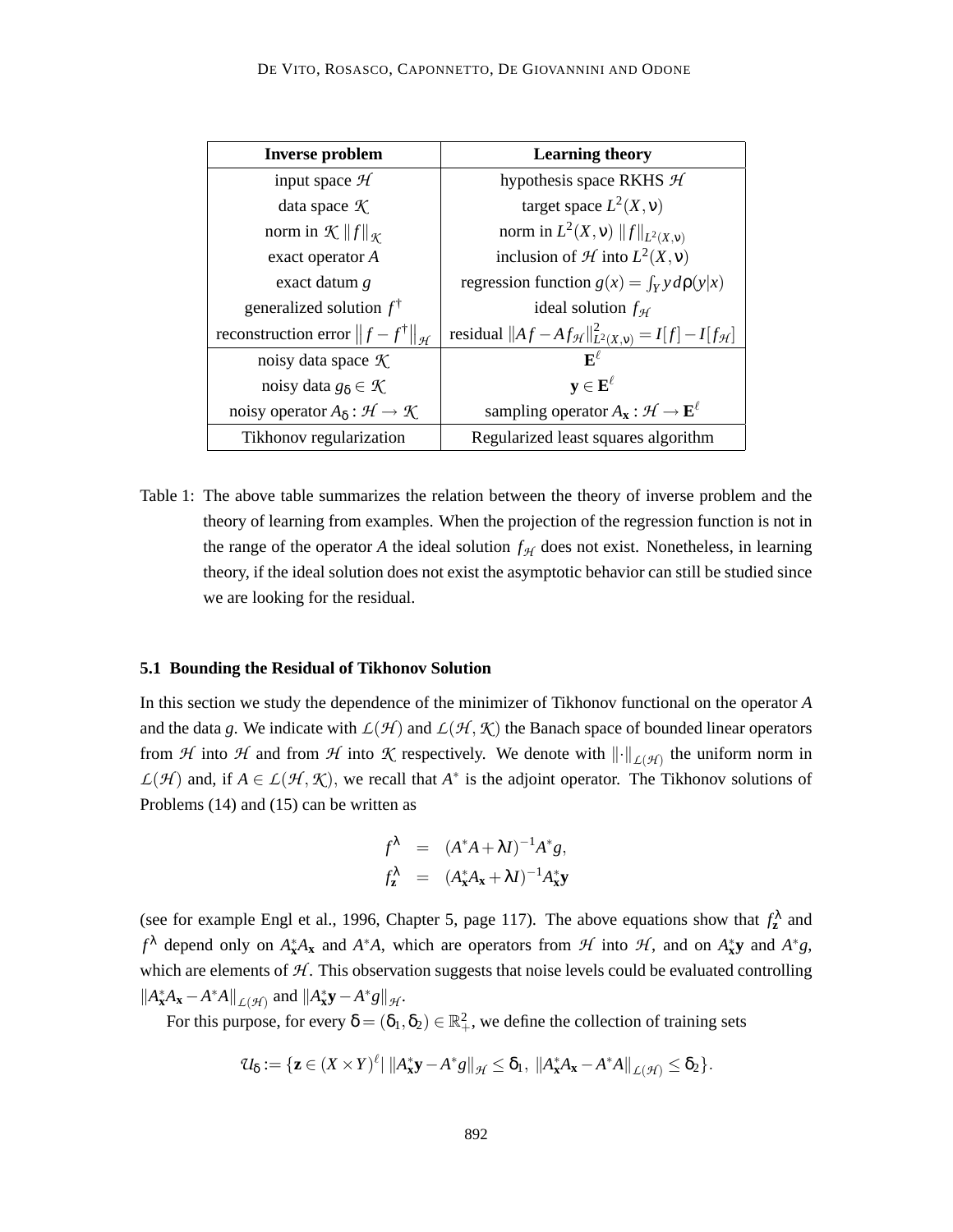Recalling that *P* is the projection on the closure of the range of *A* and  $Y \subset [-M, M]$ , we are ready to state the following theorem.

**Theorem 2** *Given*  $\lambda > 0$ *, the following inequality holds* 

$$
\left| \left| A f_{\mathbf{z}}^{\lambda} - P g \right| \right|_{L^{2}(X,\mathsf{v})} - \left| A f^{\lambda} - P g \right|_{L^{2}(X,\mathsf{v})} \leq \frac{\delta_{1}}{2\sqrt{\lambda}} + \frac{M\delta_{2}}{4\lambda}
$$

*for any training set*  $z \in U_{\delta}$ .

We postpone the proof to Section 5.4 and briefly comment on the above result. The first term in the l.h.s. of the inequality is exactly the residual of the regularized solution whereas the second term represents the approximation error, which does not depend on the sample. Our bound quantifies the difference between the residual of the regularized solutions of the exact and noisy problems in terms of the noise level  $\delta = (\delta_1, \delta_2)$ . As mentioned before this is exactly the kind of result needed to derive consistency. Our result bounds the residual both from above and below and is obtained introducing the collection  $U_{\delta}$  of training sets compatible with a certain noise level  $\delta$ . It is left to quantify the noise level corresponding to a training set of cardinality  $\ell$ . This will be achieved in a probabilistic setting in the next section, where we also discuss a standard result on the approximation error.

#### **5.2 Stochastic Evaluation of the Noise and Approximation Term**

In this section we give a probabilistic evaluation of the noise levels  $\delta_1$  and  $\delta_2$  and we analyze the behavior of the term  $||Af^{\lambda} - Pg||_{L^2(X, v)}$ . In the context of inverse problems a noise estimate is a part of the available data whereas in learning problems we need a probabilistic analysis.

**Theorem 3** *Let*  $0 < \eta < 1$ *. Then* 

$$
\mathbf{P}\Big[\|A^*g-A_{\boldsymbol{x}}{}^*\boldsymbol{y}\|_{\mathcal{H}}\leq \delta_1(\ell,\eta),\ \|A^*A-A_{\boldsymbol{x}}{}^*A_{\boldsymbol{x}}\|_{\mathcal{L}(\mathcal{H})}\leq \delta_2(\ell,\eta)\Big]\geq 1-\eta
$$

*where*  $\kappa = \sup_{x \in X} \sqrt{K(x, x)}$ ,

$$
\delta_1(\ell,\eta) = \frac{M\kappa}{2} \psi\left(\frac{8}{\ell} \log \frac{4}{\eta}\right) \qquad \qquad \delta_2(\ell,\eta) = \frac{\kappa^2}{2} \psi\left(\frac{8}{\ell} \log \frac{4}{\eta}\right)
$$
  
with  $\psi(t) = \frac{1}{2}(t + \sqrt{t^2 + 4t}) = \sqrt{t} + o(\sqrt{t}).$ 

We refer again to Section 5.4 for the complete proof and add a few comments. The one proposed is just one of the possible probabilistic tools that can be used to study the above random variables. For example union bounds and Hoeffding's inequality can be used introducing a suitable notion of covering numbers on  $X \times Y$ .

An interesting aspect in our approach is that the collection of training sets compatible with a certain noise level  $\delta$  does not depend on the regularization parameter  $\lambda$ . This last fact allows us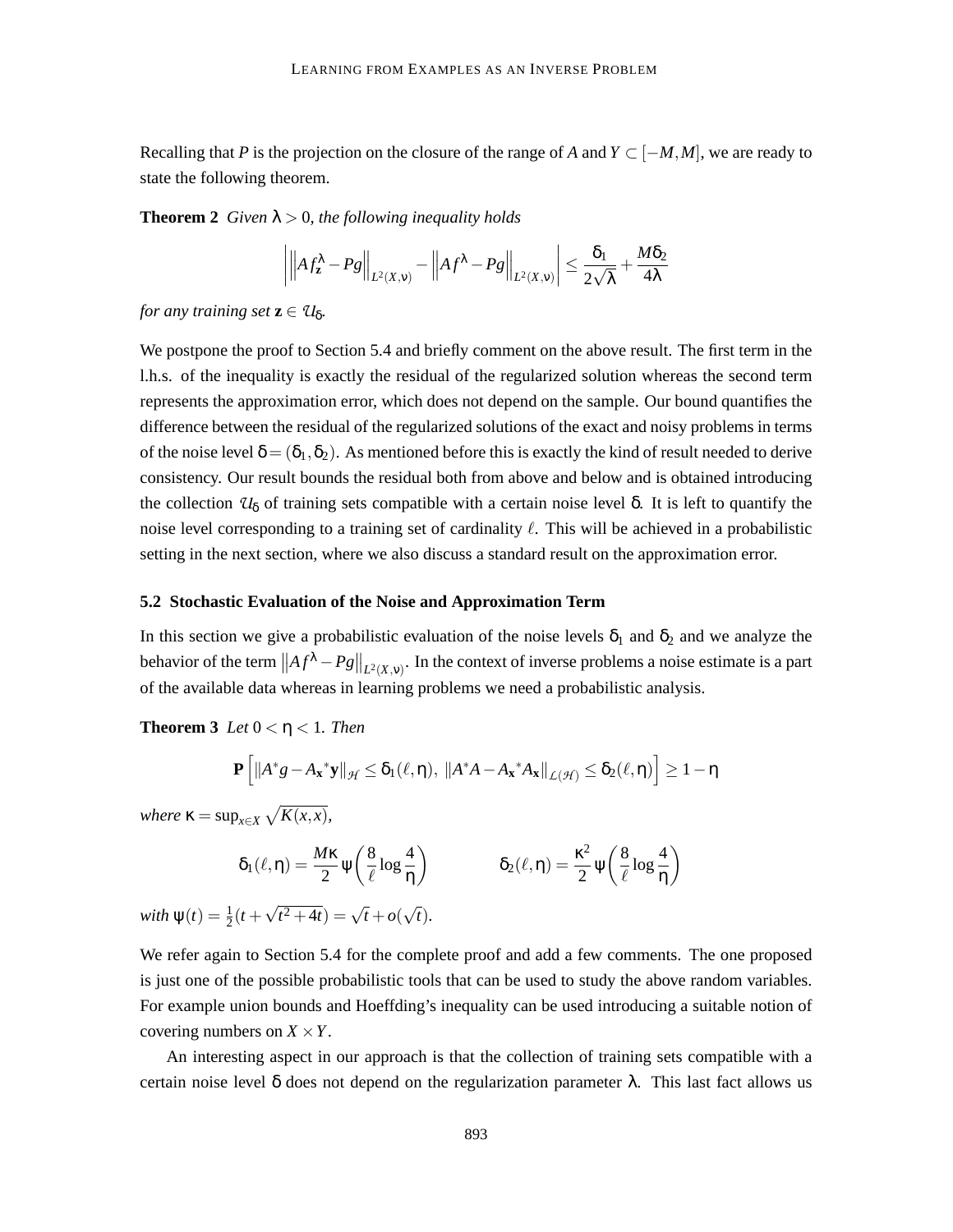to consider indifferently data independent parameter choices  $\lambda = \lambda(\ell)$  as well as data dependent choices  $\lambda = \lambda(\ell, \mathbf{z})$ . Since through data dependent parameter choices the regularization parameter becomes a function of the given sample  $\lambda(\ell, z)$ , in general some further analysis is needed to ensure that the bounds hold uniformly w.r.t.  $\lambda$ .

We now consider the term  $||Af^{\lambda} - Pg||_{L^2(X, v)}$  which does not depend on the training set **z** and plays the role of an approximation error (Smale and Zhou, 2003; Niyogi and Girosi, 1999). The following is a trivial modification of a classical result in the context of inverse problems (see for example Engl et al. (1996) Chapter 4, Theorem 4.1, p. 72).

**Proposition 4** Let  $f^{\lambda}$  the Tikhonov regularized solution of the problem  $Af = g$ , then the following *convergence holds*

$$
\lim_{\lambda \to 0^+} ||A f^{\lambda} - P g||_{L^2(X, v)} = 0.
$$

We report the proof in the Appendix for completeness. The above proposition ensures that, independently of the probability measure  $\rho$ , the approximation term goes to zero as  $\lambda \rightarrow 0$ . Unfortunately it is well known, both in learning theory (see for example Devroye et al. (1996); Vapnik (1998); Smale and Zhou (2003); Steinwart (2004)) and inverse problems theory (Groetsch, 1984), that such a convergence can be arbitrarily slow and convergence rates can be obtained only under some assumptions either on the regression function *g* or on the probability measure ρ (Smale and Zhou, 2003). In the context of RKHS the issue was considered in Cucker and Smale (2002a); De Vito et al. (2004) and we can strightforwardly apply those results to obtain explicit convergence rates.

We are now in the position to derive the consistency result that we present in the following section.

### **5.3 Consistency and Regularization Parameter Choice**

Combining Theorems 2 and 3 with Proposition 4, we easily derive the following result (see Section 5.4 for the proof).

**Theorem 5** *Given*  $0 < \eta < 1$ ,  $\lambda > 0$  *and*  $\ell \in \mathbb{N}$ *, the following inequality holds with probability greater that* 1−η

$$
I[f_{\mathbf{z}}^{\lambda}] - \inf_{f \in \mathcal{H}} I[f] \leq \left[ \left( \frac{M\kappa}{2\sqrt{\lambda}} + \frac{M\kappa^2}{4\lambda} \right) \psi \left( \frac{8}{\ell} \log \frac{4}{\eta} \right) + \left\| Af^{\lambda} - Pg \right\|_{L^2(X,v)} \right]^2
$$
  

$$
= \left[ M\kappa^2 \sqrt{\frac{\log \frac{4}{\eta}}{2\lambda^2 \ell}} + \left\| Af^{\lambda} - Pg \right\|_{L^2(X,v)} + o \left( \sqrt{\frac{1}{\lambda^2 \ell} \log \frac{4}{\eta}} \right) \right]^2
$$
(16)

*where*  $\psi(\cdot)$  *is defined as in Theorem 3. Moreover, if*  $\lambda = O(l^{-b})$  *with*  $0 < b < \frac{1}{2}$  $\frac{1}{2}$ , then

$$
\lim_{\ell \to +\infty} \mathbf{P}\left[I[f_{\mathbf{z}}^{\lambda(\ell,\mathbf{z})}] - \inf_{f \in \mathcal{H}} I[f] \geq \epsilon\right] = 0.
$$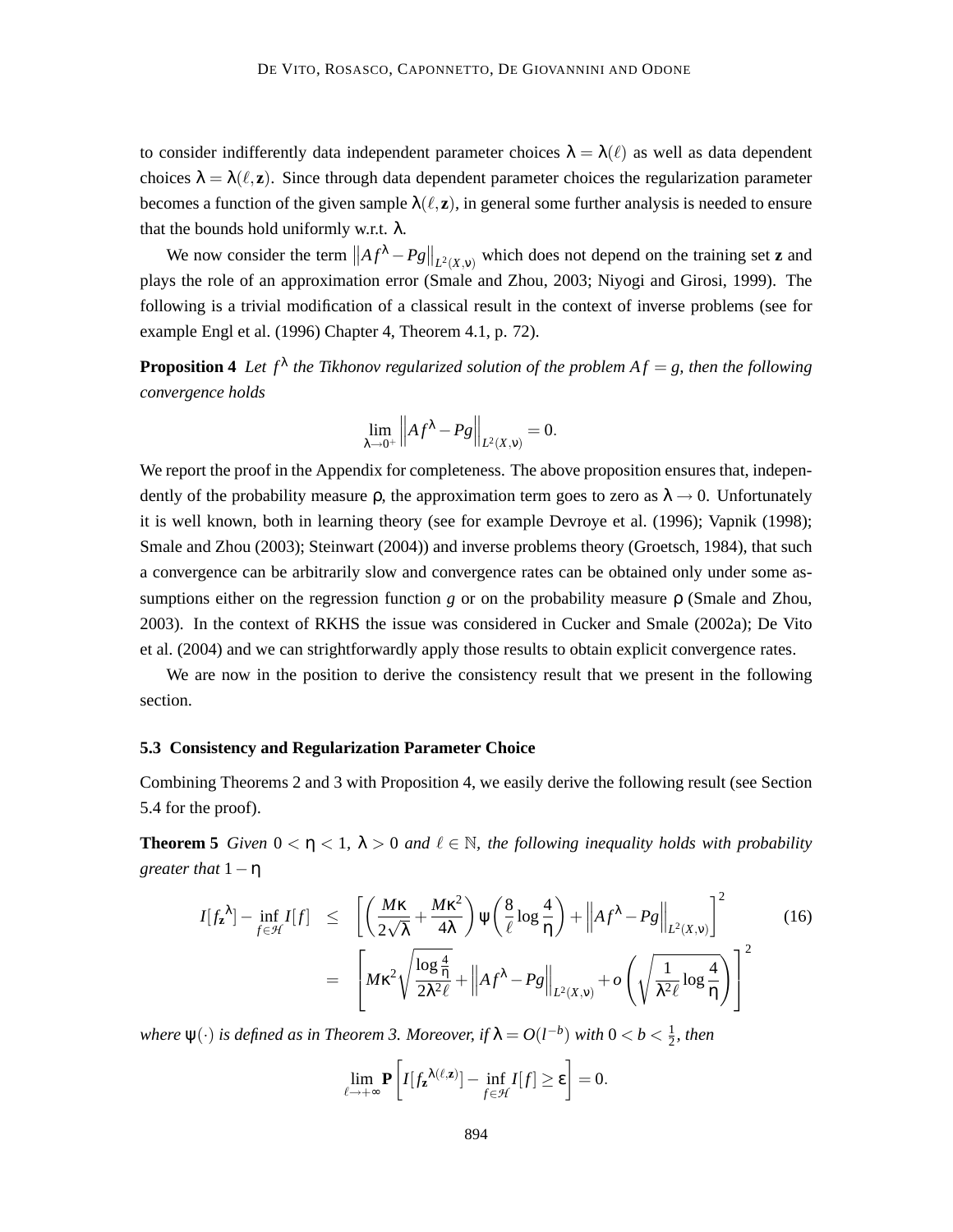# *for every*  $\varepsilon > 0$ *.*

As mentioned before, the second term in the right hand side of the above inequality is an approximation error and vanishes as  $\lambda$  goes to zero. The first term in the right hand side of Inequality (16) plays the role of sample error. It is interesting to note that since  $\delta = \delta(\ell)$  we have an equivalence between the limit  $\ell \to \infty$ , usually studied in learning theory, and the limit  $\delta \to 0$ , usually considered for inverse problems. Our result presents the formal connection between the consistency approach considered in learning theory, and the regularization-stability convergence property used in ill-posed inverse problems. Although it is known that connections already exist, as far as we know, this is the first full connection between the two areas, for the specific case of square loss.

We now briefly compare our result with previous work on the consistency of the regularized least squares algorithm. Recently, several works studied the consistency property and the related convergence rate of learning algorithms inspired by Tikhonov regularization. For the classification setting, a general discussion considering a large class of loss functions can be found in Steinwart (2004), whereas some refined results for specific loss functions can be found in Chen et al. (2004) and Scovel and Steinwart (2003). For regression problems in Bousquet and Elisseeff (2002) a large class of loss functions is considered and a bound of the form

$$
I[f_{\mathbf{z}}^{\lambda}] - I_{\mathbf{z}}[f_{\mathbf{z}}^{\lambda}] \leq O\left(\frac{1}{\sqrt{\ell}\lambda}\right)
$$

is proved, where  $I_{\mathbf{z}}[f_{\mathbf{z}}^{\lambda}]$  is the empirical error.<sup>2</sup> Such a bound allows to prove consistency using the error decomposition in Steinwart (2004). The square loss was considered in Zhang (2003) where, using leave-one out techniques, the following bound in expectation was proved

$$
E_{\mathbf{z}}(I[f_{\mathbf{z}}^{\lambda}]) \leq O\left(\frac{1}{\ell\lambda}\right).
$$

Techniques similar to those used in this paper are used in De Vito et al. (2004) to derive a bound of the form 2

$$
I[f_{\mathbf{z}}^{\lambda}] - \inf_{f \in \mathcal{H}} I[f] \leq \left( S(\lambda, \ell) + \left\| A f^{\lambda} - P g \right\|_{L^{2}(X, \mathbf{v})} \right)^{2}
$$

where  $S(\lambda, \ell)$  is a data-independent bound on  $||f_{\mathbf{z}}^{\lambda} - f^{\lambda}||_{L^2(X, v)}$ . In that case  $S(\lambda, \ell) \leq O\left(\frac{1}{\sqrt{\ell}}\right)$  $\sqrt{\ell} \lambda^{\frac{3}{2}}$  $\setminus$ and we see that Theorem 4 gives  $S(\lambda, \ell) \le O\left(\frac{1}{\sqrt{\ell}}\right)$  $\ell\lambda$  . Moreover in Cucker and Smale (2002a), Theorem 2 gives  $O\left(\frac{\log \ell}{\sqrt{\ell \lambda^2}}\right)$  as it can be seen from Equation (3) at p. 12. Finally our results were recently improved in Smale and Zhou (2004b), where, using again techniques similar to those presented here, a bound of the form  $S(\lambda, \ell) \le O\left(\frac{1}{\sqrt{\ell}}\right)$  $\ell \lambda$  $+O\left(\frac{1}{2}\right)$  $\ell$ λ $\frac{3}{2}$ ) is obtained. It is worth noting that in general working on the square root of the error leads to better overall results.

<sup>2.</sup> We recall that the empirical error is defined as  $I_{\mathbf{z}}[f] = \frac{1}{\ell} \sum_{i=1}^{\ell} V(f(x_i), y_i)$ .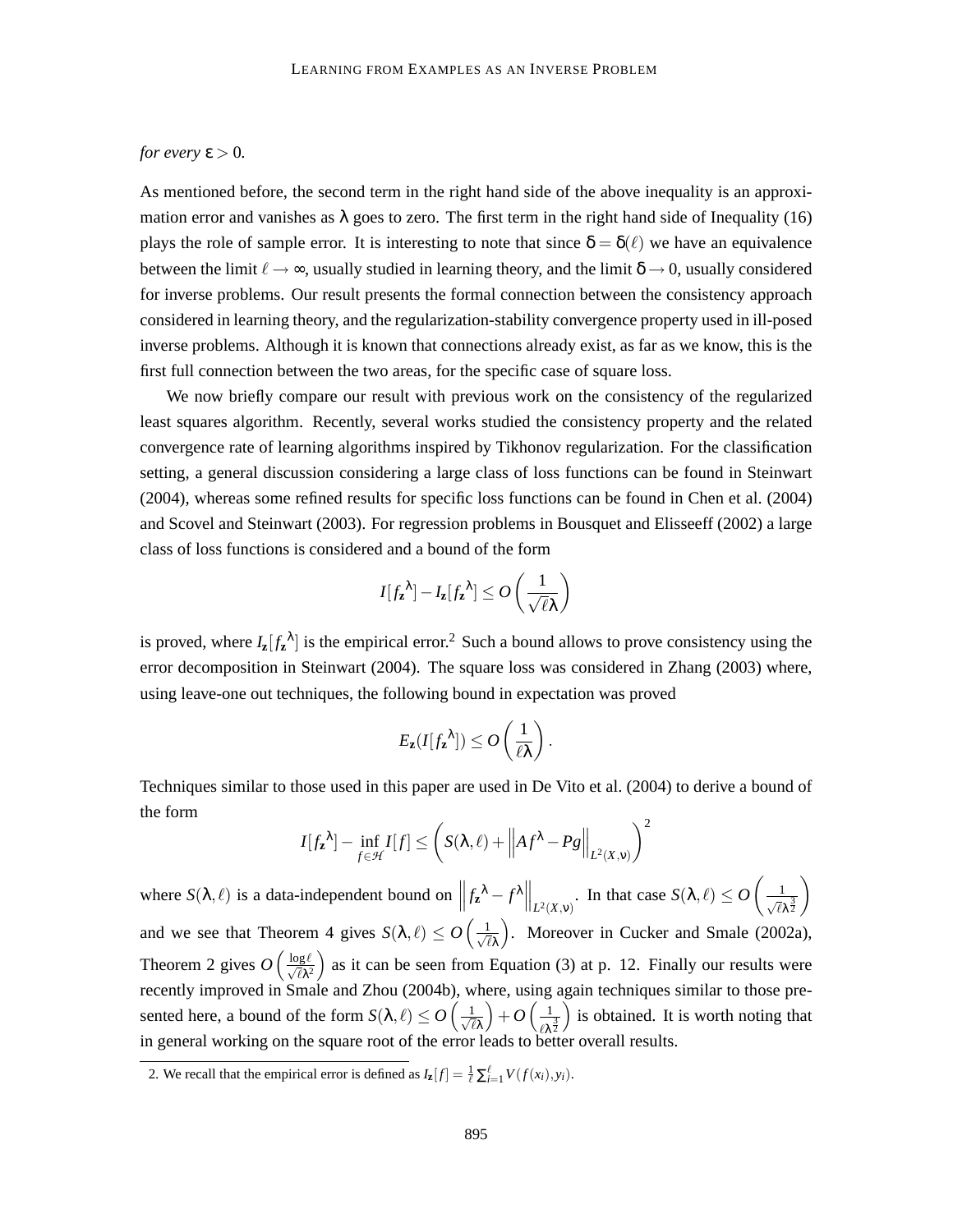# **5.4 Proofs**

 $\mathbf{I}$ 

In this section we collect the proofs of the theorems that we stated in the previous sections. e first now prove the bound on the residual for the Tikhonov regularization.

**Proof** [of Theorem 2] The idea of the proof is to note that, by triangular inequality, we can write

$$
\left| \left\| A f_{\mathbf{z}}^{\lambda} - P g \right\|_{L^2(X,\mathbf{v})} - \left\| A f^{\lambda} - P g \right\|_{L^2(X,\mathbf{v})} \right| \le \left\| A f_{\mathbf{z}}^{\lambda} - A f^{\lambda} \right\|_{L^2(X,\mathbf{v})}
$$
(17)

so that we can focus on the difference between the discrete and continuous solutions. By a simple algebraic computation we have that

$$
f_{\mathbf{z}}^{\lambda} - f^{\lambda} = (A_{\mathbf{x}}^{*} A_{\mathbf{x}} + \lambda I)^{-1} A_{\mathbf{x}}^{*} \mathbf{y} - (A^{*} A + \lambda I)^{-1} A^{*} g
$$
  
\n
$$
= [(A_{\mathbf{x}}^{*} A_{\mathbf{x}} + \lambda I)^{-1} - (A^{*} A + \lambda I)^{-1}] A_{\mathbf{x}}^{*} \mathbf{y} + (A^{*} A + \lambda I)^{-1} (A_{\mathbf{x}}^{*} \mathbf{y} - A^{*} g)
$$
(18)  
\n
$$
= (A^{*} A + \lambda I)^{-1} (A^{*} A - A_{\mathbf{x}}^{*} A_{\mathbf{x}}) (A_{\mathbf{x}}^{*} A_{\mathbf{x}} + \lambda I)^{-1} A_{\mathbf{x}}^{*} \mathbf{y} + (A^{*} A + \lambda I)^{-1} (A_{\mathbf{x}}^{*} \mathbf{y} - A^{*} g).
$$

and we see that the relevant quantities for the definition of the noise appear. We claim that

$$
\left\|A(A^*A + \lambda I)^{-1}\right\|_{\mathcal{L}(\mathcal{H})} = \frac{1}{2\sqrt{\lambda}}\tag{19}
$$

 $\blacksquare$ 

$$
\left\| (A_{\mathbf{x}}^* A_{\mathbf{x}} + \lambda I)^{-1} A_{\mathbf{x}}^* \right\|_{\mathcal{L}(\mathcal{H})} = \frac{1}{2\sqrt{\lambda}}.
$$
 (20)

Indeed, let  $A = U|A|$  be the polar decomposition of A. The spectral theorem implies that

$$
||A(A^*A + \lambda I)^{-1}||_{\mathcal{L}(\mathcal{H})} = ||U|A|(|A|^2 + \lambda I)^{-1}||_{\mathcal{L}(\mathcal{H})} = ||A|(|A|^2 + \lambda I)^{-1}||_{\mathcal{L}(\mathcal{H})}
$$
  
= 
$$
\sup_{t \in [0, ||A||]} \frac{t}{t^2 + \lambda}.
$$

A direct computation of the derivative shows that the maximum of  $\frac{t}{t^2 + \lambda}$  is  $\frac{1}{2\sqrt{\lambda}}$  and (19) is proved. Formula (20) follows replacing *A* with *A***x**.

Last step is to plug Equation (18) into (17) and use Cauchy-Schwartz inequality. Since  $\|\mathbf{y}\|_{\mathbf{E}^{\ell}} \leq$ *M*, (19) and (20) give

$$
\left|\|Af_{\mathbf{z}}^{\lambda}-Pg\|_{L^2}-\|Af^{\lambda}-Pg\|_{L^2}\right|\leq \frac{M}{4\lambda}\|A^*A-A_{\mathbf{x}}^*A_{\mathbf{x}}\|_{\mathcal{L}(\mathcal{H})}+\frac{1}{2\sqrt{\lambda}}\left\|A_{\mathbf{x}}^*{\mathbf{y}}-A^*g\right\|_{\mathcal{H}}
$$

so that the theorem is proved.

The proof of Theorem 2 is a straightforward application of Lemma (8) (see Appendix) . **Proof** [Theorem 2] The proof is a simple consequence of estimate (26) applied to the random variables

$$
\xi_1(x, y) = yK_x
$$
  

$$
\xi_2(x, y) = \langle \cdot, K_x \rangle_{\mathcal{H}} K_x = K_x \otimes K_x
$$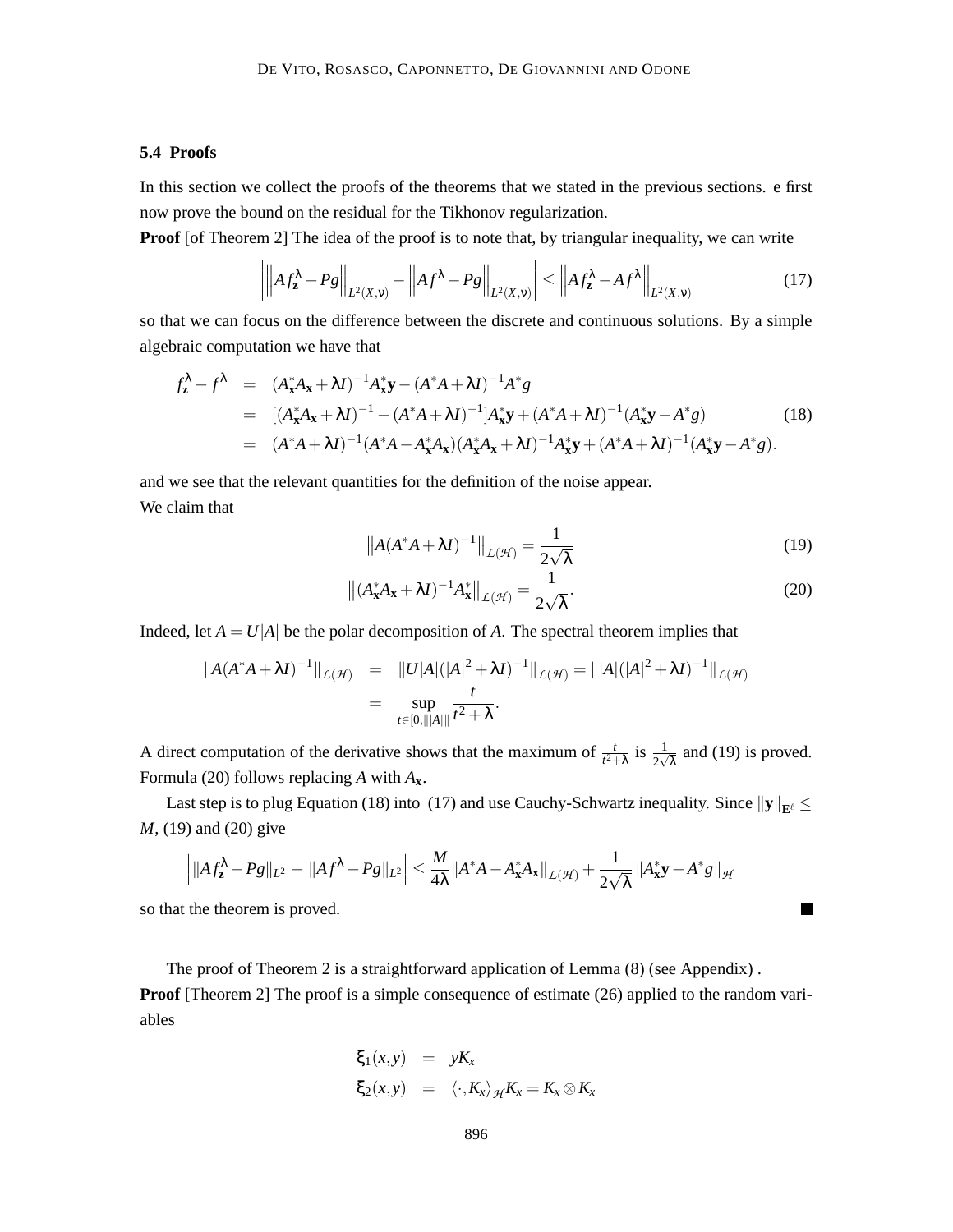where

- 1.  $\xi_1$  takes value in  $H$ ,  $L_1 = \kappa M$  and  $v_1^* = A^*g$ , see (21), (23);
- 2. ξ<sup>2</sup> takes vales in the Hilbert space of Hilbert-Schmidt operators, which can be identified with  $H \otimes H$ ,  $L_2 = \kappa^2$  and  $v_2^* = T$ , see (22), (24).

Replacing  $\eta$  with  $\eta/2$ , (26) gives

$$
||A^*g - A_{\mathbf{x}}^* \mathbf{y}||_{\mathcal{H}} \le \delta_1(\ell, \eta) = \frac{M\kappa}{2} \psi\left(\frac{8}{\ell} \log \frac{4}{\eta}\right)
$$
  

$$
||A^*A - A_{\mathbf{x}}^* A_{\mathbf{x}}||_{\mathcal{L}(\mathcal{H})} \le \delta_2(\ell, \eta) = \frac{\kappa^2}{2} \psi\left(\frac{8}{\ell} \log \frac{4}{\eta}\right),
$$

respectively, so that the thesis follows.

Finally we combine the above results to prove the consistency of the regularized least squares algorithm.

**Proof** [Theorem 4] Theorem 1 gives

$$
||Af_{\mathbf{z}}^{\lambda}-Pg||_{L^2(X,\nu)} \leq \left(\frac{1}{2\sqrt{\lambda}}\delta_1+\frac{M}{4\lambda}\delta_2\right)+||Af^{\lambda}-Pg||_{L^2(X,\nu)}.
$$

Equation (13) and the estimates for the noise levels  $\delta_1$  and  $\delta_2$  given by Theorem 2 ensure that

$$
\sqrt{I[f_{\mathbf{z}}^{\lambda}] - \inf_{f \in \mathcal{H}} I[f]} \leq \left(\frac{M\kappa}{2\sqrt{\lambda}} + \frac{M\kappa^2}{4\lambda}\right) \psi\left(\frac{8}{\ell}\log\frac{4}{\eta}\right) + \left\|Af^{\lambda} - Pg\right\|_{L^2(X, \nu)}
$$

and (16) simply follows taking the square of the above inequality. Let now  $\lambda = O(\ell^{-b})$  with  $0 < b < \frac{1}{2}$  $\frac{1}{2}$ , the consistency of the regularised least squares algorithm is proved by inverting the relation between  $ε$  and  $η$  and using the result of Proposition (4) (see Appendix).

### **6. Conclusions**

In this paper we analyse the connection between the theory of statistical learning and the theory of ill-posed problems. More precisely we show that, considering the quadratic loss function, the problem of finding the best solution  $f_{\mathcal{H}}$  for a given hypothesis space  $\mathcal{H}$  is a linear inverse problem and that the regularized least squares algorithm is the Tikhonov regularization of the discretized version of the above inverse problem. As a consequence, the consistency of the algorithm is traced back to the well known convergence property of the Tikhonov regularization. A probabilistic estimate of the noise is given based on a elegant concentration inequality in Hilbert spaces.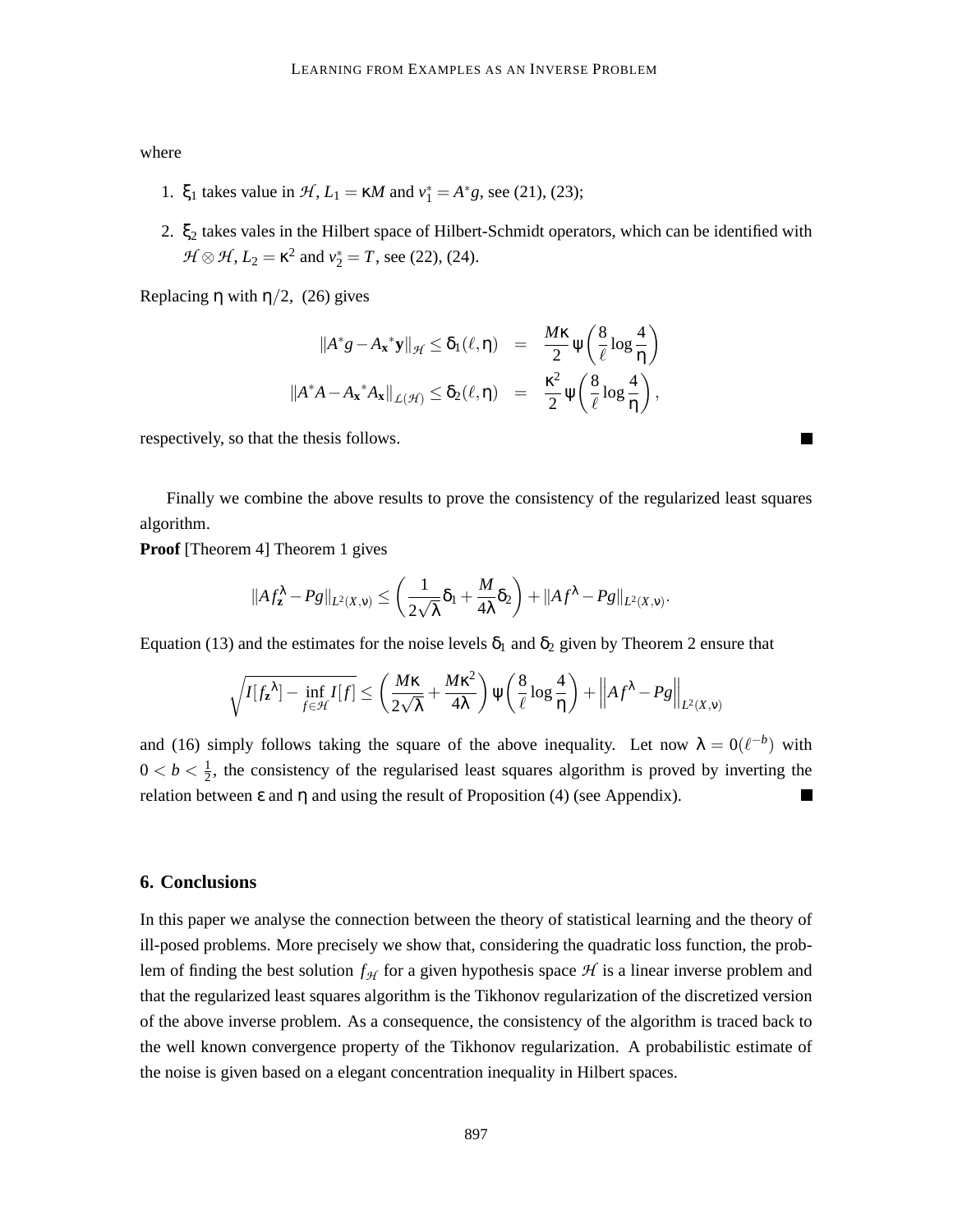An open problem is extending the above results to arbitrary loss functions. For other choices of loss functions the problem of finding the best solution gives rise to a non linear ill-posed problem and the theory for this kind of problems is much less developed than the corresponding theory for linear problems. Moreover, since, in general, the expected risk  $I[f]$  for arbitrary loss function does not define a metric, the relation between the expected risk and the residual is not clear. Further problems are the choice of the regularization parameter, for example by means of the generalized Morozov principle (Engl et al., 1996) and the extension of our analysis to a wider class of regularization algorithms.

### **Acknowledgments**

We would like to thank M.Bertero, C. De Mol, M. Piana, T. Poggio, S. Smale, G. Talenti and A. Verri for useful discussions and suggestions. This research has been partially funded by the INFM Project MAIA, the FIRB Project ASTAA and the IST Programme of the European Community, under the PASCAL Network of Excellence, IST-2002-506778.

### **Appendix A. Technical Results**

First, we collect some useful properties of the operators *A* and *A***x**.

**Proposition 6** The operator A is a Hilbert-Schmidt operator from  $H$  into  $L^2(X, v)$  and

$$
A^*\phi = \int_X \phi(x)K_x d\nu(x), \qquad (21)
$$

$$
A^*A = \int_X \langle \cdot, K_x \rangle_{\mathcal{H}} K_x d\nu(x), \qquad (22)
$$

where  $\phi \in L^2(X, v)$ , the first integral converges in norm and the second one in trace norm.

**Proof** The proof is standard and we report it for completeness.

Since the elements  $f \in H$  are continuous functions defined on a compact set and v is a probability measure, then  $f \in L^2(X, v)$ , so that *A* is a linear operator from  $\mathcal H$  to  $L^2(X, v)$ . Moreover the Cauchy-Schwartz inequality gives

$$
|(Af)(x)| = |\langle f, K_x \rangle_{\mathcal{H}}| \leq \kappa \|f\|_{\mathcal{H}},
$$

so that  $||Af||_{L^2(X, v)} \le \kappa ||f||_{\mathcal{H}}$  and *A* is bounded.

We now show that *A* is injective. Let  $f \in \mathcal{H}$  and  $W = \{x \in X | f(x) \neq 0\}$ . Assume  $Af = 0$ , then *W* is a open set, since *f* is continuous, and *W* has null measure, since  $(Af)(x) = f(x) = 0$  for v-almost all  $x \in X$ . The assumption that v is not degenerate ensures *W* be the empty set and, hence,  $f(x) = 0$  for all  $x \in X$ , that is,  $f = 0$ .

We now prove  $(21)$ . We first recall the map

$$
X \ni x \mapsto K_x \in \mathcal{H}
$$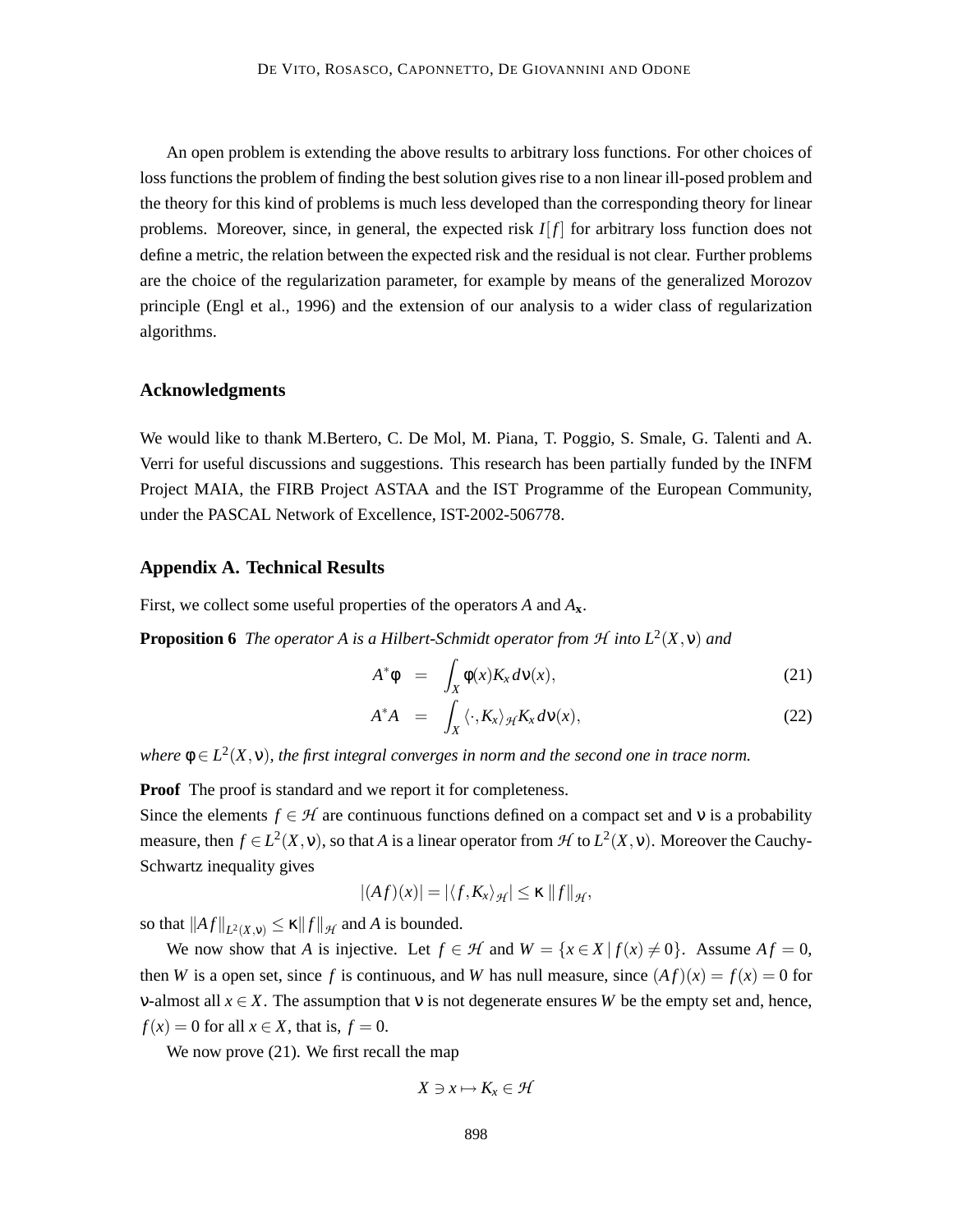is continuous since  $||K_t - K_x||_{\mathcal{H}}^2 = K(t,t) + K(x,x) - 2K(x,t)$  for all  $x, t \in X$ , and *K* is a continuous function. Hence, given  $\phi \in L^2(X, v)$ , the map  $x \mapsto \phi K_x$  is measurable from *X* to *H*. Moreover, for all  $x \in X$ ,

$$
\|\phi(x)K_x\|_{\mathcal{H}} = |\phi(x)|\sqrt{K(x,x)} \leq |\phi(x)|\kappa.
$$

Since v is finite,  $\phi$  is in  $L^1(X, v)$  and, hence,  $\phi K_x$  is integrable, as a vector valued map. Finally, for all  $f \in \mathcal{H}$ ,

$$
\int_X \phi(x) \langle K_x, f \rangle_{\mathcal{H}} d\nu(x) = \langle \phi, Af \rangle_{L^2(X, \nu)} = \langle A^* \phi, f \rangle_{\mathcal{H}},
$$

so, by uniqueness of the integral, Equation (21) holds.

Equations (22) is a consequence of Equation (21) and the fact that the integral commutes with the scalar product.

We now prove that *A* is a Hilbert-Schmidt operator. Let  $(e_n)_{n\in\mathbb{N}}$  be a Hilbert basis of *H*. Since *A*<sup>\*</sup>*A* is a positive operator and  $|\langle K_x, e_n \rangle_{\mathcal{H}}|^2$  is a positive function, by monotone convergence theorem, we have that

$$
\operatorname{Tr}(A^*A) = \sum_{n} \int_X |\langle e_n, K_x \rangle_{\mathcal{H}}|^2 d\nu(x)
$$
  
= 
$$
\int_X \sum_{n} |\langle e_n, K_x \rangle_{\mathcal{H}}|^2 d\nu(x)
$$
  
= 
$$
\int_X \langle K_x, K_x \rangle_{\mathcal{H}} d\nu(x)
$$
  
= 
$$
\int_X K(x, x) d\nu(x) < \kappa^2
$$

and the thesis follows.

**Corollary 7** The sampling operator  $A_{\bf x}$  :  $\mathcal{H} \to \mathbf{E}^{\ell}$  is a Hilbert-Schmidt operator and

$$
A_{\mathbf{x}}^* \mathbf{y} = \frac{1}{\ell} \sum_{i=1}^{\ell} y_i K_{x_i} \tag{23}
$$

$$
A_{\mathbf{x}}^* A_{\mathbf{x}} = \frac{1}{\ell} \sum_{i=1}^{\ell} \langle \cdot, K_{x_i} \rangle_{\mathcal{H}} K_{x_i}.
$$
 (24)

**Proof** The content of the proposition is a restatement of Proposition 6 and the fact that the integrals reduce to sums.  $\blacksquare$ 

For sake of completeness we report a standard proof on the convergence of the approximation error.

**Proof** [of Proposition 4] Consider the polar decomposition  $A = U|A|$  of A (see, for example, Lang (1993)), where  $|A|^2 = A^*A$  is a positive operator on  $\mathcal H$  and  $U$  is a partial isometry such that the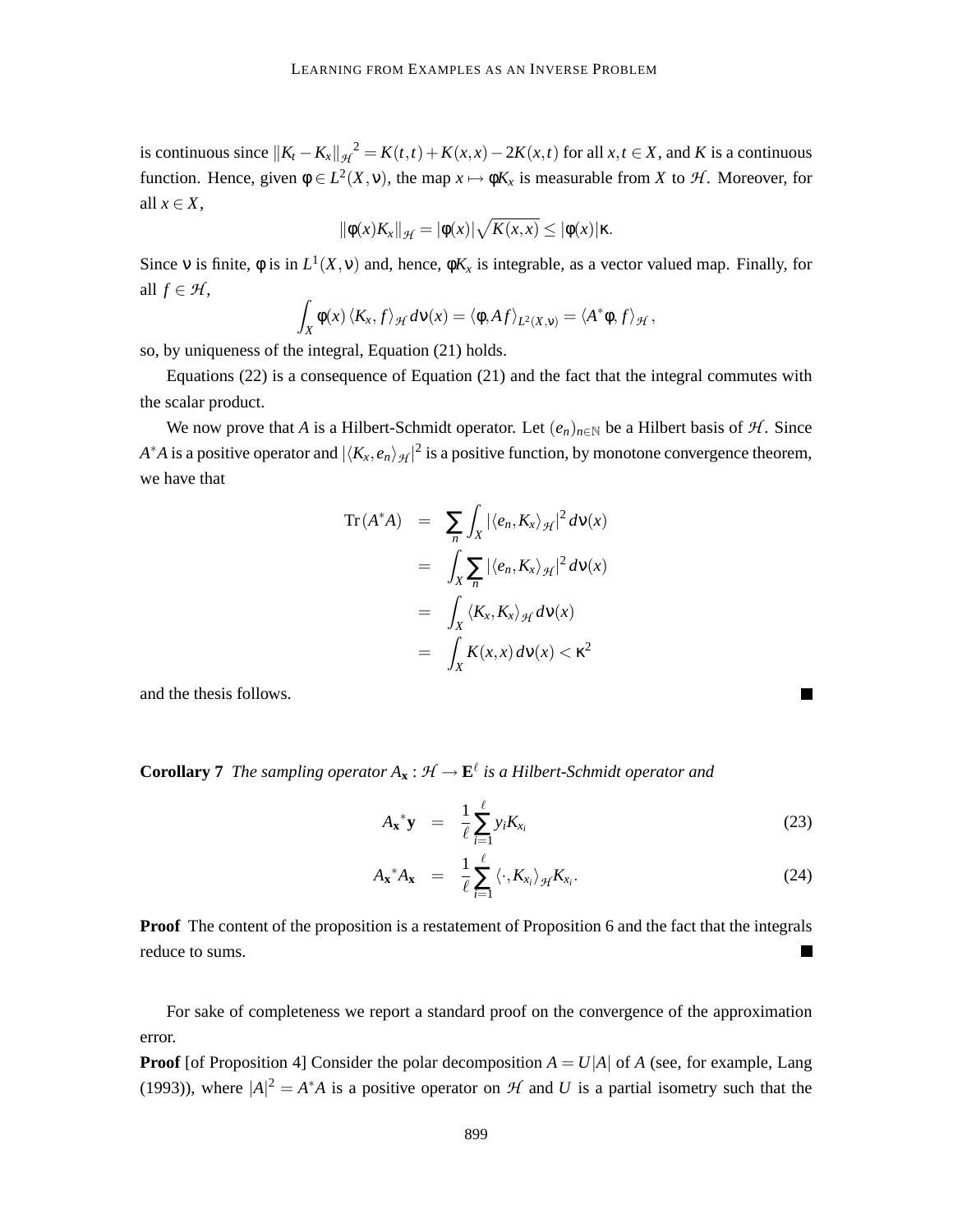projector *P* on the range of *A* is  $P = UU^*$ . Let  $dE(t)$  be the spectral measure of |*A*|. Recalling that

$$
f^{\lambda} = (A^*A + \lambda)^{-1}A^*g = (|A|^2 + \lambda)^{-1}|A|U^*g
$$

the spectral theorem gives

$$
\left\| A f^{\lambda} - P g \right\|_{\mathcal{K}}^{2} = \| U |A| (|A|^{2} + \lambda)^{-1} |A| U^{*} g - U U^{*} g \right\|_{\mathcal{K}}^{2} =
$$
  

$$
= \| (|A|^{2} (|A|^{2} + \lambda)^{-1} - 1) U^{*} g \right\|_{\mathcal{H}}^{2} =
$$
  

$$
= \int_{0}^{||A||} \left( \frac{t^{2}}{t^{2} + \lambda} - 1 \right)^{2} d \langle E(t) U^{*} g, U^{*} g \rangle_{\mathcal{H}}.
$$

Let  $r_{\lambda}(t) = \frac{t^2}{t^2+1}$  $\frac{t^2}{t^2+\lambda}-1=-\frac{\lambda}{t^2+\lambda}$  $\frac{\lambda}{t^2 + \lambda}$ , then

$$
|r_{\lambda}(t)|\leq 1\quad\text{and}\quad \lim_{\lambda\to 0^+}r_{\lambda}(t)=0\quad\forall t>0,
$$

so that the dominated convergence theorem gives that

$$
\lim_{\lambda \to 0^+} \left\| Af^{\lambda} - Pg \right\|_{\mathcal{K}}^2 = 0.
$$

Finally, to prove our estimate of the noise we need the following probabilistic inequality due to Pinelis and Sakhanenko (1985). (See Yurinsky, 1995, for the version presented int he following.)

**Lemma 8** *Let Z be a probability space and* ξ *be a random variable on X taking value in a real separable Hilbert space* H *. Assume that the expectation value v*<sup>∗</sup> = E[ξ] *exists and there are two positive constants H and* σ *such that*

$$
\begin{array}{rcl}\|\xi(z)-v^*\|_{\mathcal{H}}&\leq&H\quad\text{a.s.}\\ \mathbb{E}[\|\xi-v^*\|_{\mathcal{H}}^2]\quad\leq&\sigma^2.\end{array}
$$

*If*  $z_i$  *are drawn i.i.d. from Z, then, with probability greater than*  $1 - \eta$ *,* 

$$
\left\| \frac{1}{\ell} \sum_{i=1}^{\ell} \xi(z_i) - v^* \right\| \leq \frac{\sigma^2}{H} g\left(\frac{2H^2}{\ell \sigma^2} \log \frac{2}{\eta}\right) = \delta(\ell, \eta)
$$
 (25)

٠

where  $g(t) = \frac{1}{2}(t + \sqrt{t^2 + 4t})$ . In particular

$$
\delta(\ell,\eta) = \sigma \sqrt{\frac{2}{\ell} \log \frac{2}{\eta}} + o\left(\sqrt{\frac{1}{\ell} \log \frac{2}{\eta}}\right)
$$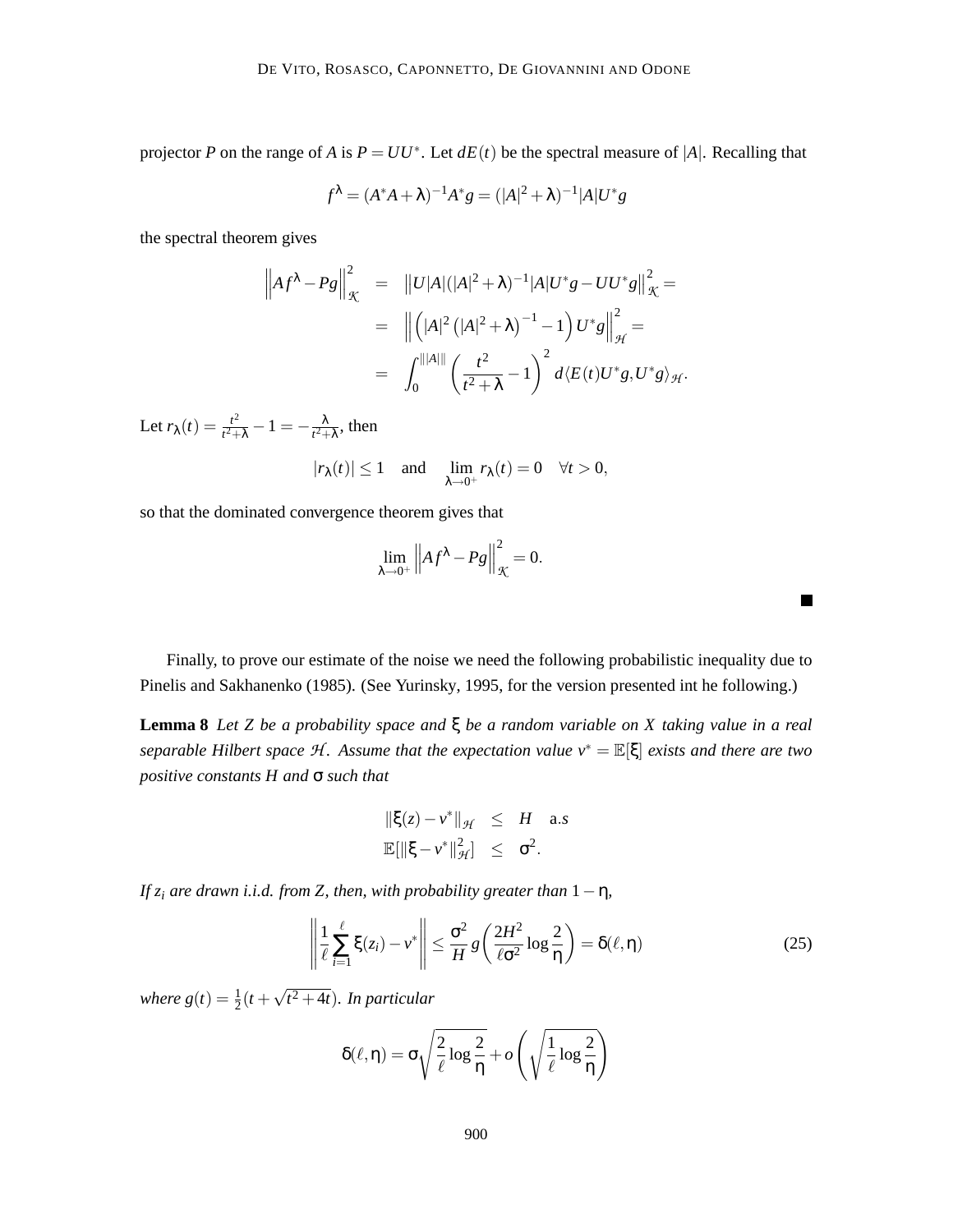**Proof** It is just a testament to Th. 3.3.4 of Yurinsky (1995), see also Steinwart (2003). Consider the set of independent random variables with zero mean  $\xi_i = \xi(z_i) - v^*$  defined on the probability space  $Z^{\ell}$ . Since,  $\xi_i$  are identically distributed, for all *m*  $\geq$  2 it holds

$$
\sum_{i=1}^{\ell} \mathbb{E}[\|\xi_i\|_{\mathcal{H}}^m] \leq \frac{1}{2} m! B^2 H^{m-2},
$$

with the choice  $B^2 = \ell \sigma^2$ . So Th. 3.3.4 of Yurinsky (1995) can be applied and it ensures

$$
\mathbf{P}\left[\frac{1}{\ell}\left\|\sum_{i=1}^{\ell}(\xi(z_i)-v^*)\right\|\geq \frac{xB}{\ell}\right]\leq 2\exp\left(-\frac{x^2}{2(1+xB^{-1})}\right)
$$

for all  $x \ge 0$ . Letting  $\delta = \frac{xB}{\ell}$  $\frac{dB}{dt}$ , we get the equation

$$
\frac{1}{2}(\frac{\ell\delta}{B})^2 \frac{1}{1+\ell\delta H B^{-2}} = \frac{\ell\delta^2 \sigma^{-2}}{2(1+\delta H \sigma^{-2})} = \log\frac{2}{\eta},
$$

since  $B^2 = \ell \sigma^2$ . Defining  $t = \delta H \sigma^{-2}$ 

$$
\frac{\ell \sigma^2}{2H^2} \frac{t^2}{1+t} = \log \frac{2}{\eta}.
$$

The thesis follows, observing that *g* is the inverse of  $\frac{t^2}{1+t^2}$  $\frac{t^2}{1+t}$  and that  $g(t) = \sqrt{t} + o(\sqrt{t}).$ 

We notice that, if  $\xi$  is bounded by *L* almost surely, then  $v^*$  exists and we can choose  $H = 2L$  and  $\sigma = L$  so that

$$
\delta(\ell, \eta) = \frac{L}{2} g\left(\frac{8}{\ell} \log \frac{2}{\eta}\right). \tag{26}
$$

T

In Smale and Y. (2004) a better estimate is given, replacing the function  $\frac{t^2}{1+t}$  with  $t \log(1+t)$ , anyway the asymptotic rate is the same.

# **References**

- N. Alon, S. Ben-David, N. Cesa-Bianchi, and D. Haussler. Scale sensitive dimensions, uniform convergence, and learnability. *Journal of the ACM*, 44:615–631, 1997.
- A. Arbib, M. *The Handbook of Brain Theory and Neural Networks*. The MIT Press, Cambridge, MA, 1995.
- N. Aronszajn. Theory of reproducing kernels. *Trans. Amer. Math. Soc.*, 68:337–404, 1950.
- P. L. Bartlett and S. Mendelson. Rademacher and Gaussian complexities. *Journal of Machine Learning Research*, 3:463–482, 2002.
- M. Bertero, C. De Mol, and E. R. Pike. Linear inverse problems with discrete data. I. General formulation and singular system analysis. *Inverse Problems*, 1(4):301–330, 1985.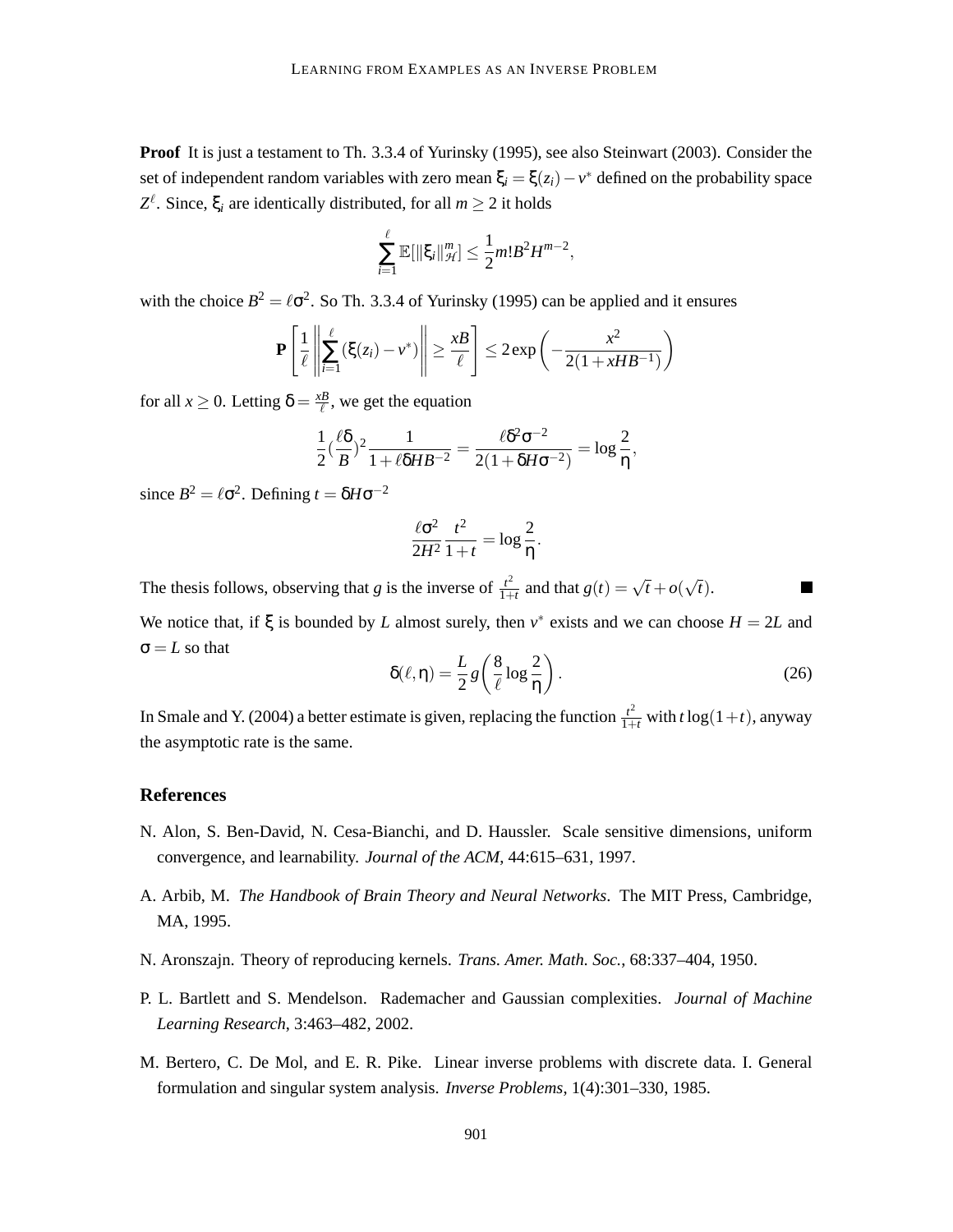- M. Bertero, C. De Mol, and E. R. Pike. Linear inverse problems with discrete data. II. Stability and regularisation. *Inverse Problems*, 4(3):573–594, 1988.
- O. Bousquet and A. Elisseeff. Stability and generalization. *Journal of Machine Learning Research*, 2:499–526, 2002.
- D. Chen, Q. Wu, Y. Ying, and D. Zhou. Support vector machine soft margin classifiers: Error analysis. *Journal of Machine Learning research*, 5:1143–1175, 2004.
- F. Cucker and S. Smale. Best choices for regularization parameters in learning theory: on the bias-variance problem. *Foundations of Computationals Mathematics*, 2:413–428, 2002a.
- F. Cucker and S. Smale. On the mathematical foundations of learning. *Bull. Amer. Math. Soc. (N.S.)*, 39(1):1–49 (electronic), 2002b.
- E. De Vito, A. Caponnetto, and L. Rosasco. Model selection for regularized least-squares algorithm in learning theory. *to be published in Foundations of Computational Mathematics*, 2004.
- L. Devroye, L. Györfi, and G. Lugosi. A Probabilistic Theory of Pattern Recognition. Number 31 in Applications of mathematics. Springer, New York, 1996.
- H. W. Engl, M. Hanke, and A. Neubauer. *Regularization of inverse problems*, volume 375 of *Mathematics and its Applications*. Kluwer Academic Publishers Group, Dordrecht, 1996.
- T. Evgeniou, M. Pontil, and T. Poggio. Regularization networks and support vector machines. *Adv. Comp. Math.*, 13:1–50, 2000.
- L. Fine, T. *Feedforward Neural Network Methodology*. Springer-Verlag, 1999.
- C. W. Groetsch. *The theory of Tikhonov regularization for Fredholm equations of the first kind*, volume 105 of *Research Notes in Mathematics*. Pitman (Advanced Publishing Program), Boston, MA, 1984.
- M. Györfi, L.and Kohler, A. Krzyzak, and H. Walk. A Distribution-free Theory of Non-parametric *Regression*. Springer Series in Statistics, New York, 1996, 1996.
- T. Hastie, R. Tibshirani, and J. Friedman. *The Elements of Statistical Learning*. Springer, New York, 2001.
- J. Kaipio and E. Somersalo. *Statistical and Computational Inverse Problems*. Springer, 2005.
- V. Kecman. *Learning and Soft Computing*. The MIT Press, Cambridge, MA, 2001.
- V. Kurkova. Learning from data as an inverse problem. In J. Antoch, editor, *COMPSTAT2004*, pages 1377–1384. Springer-Verlag, 2004.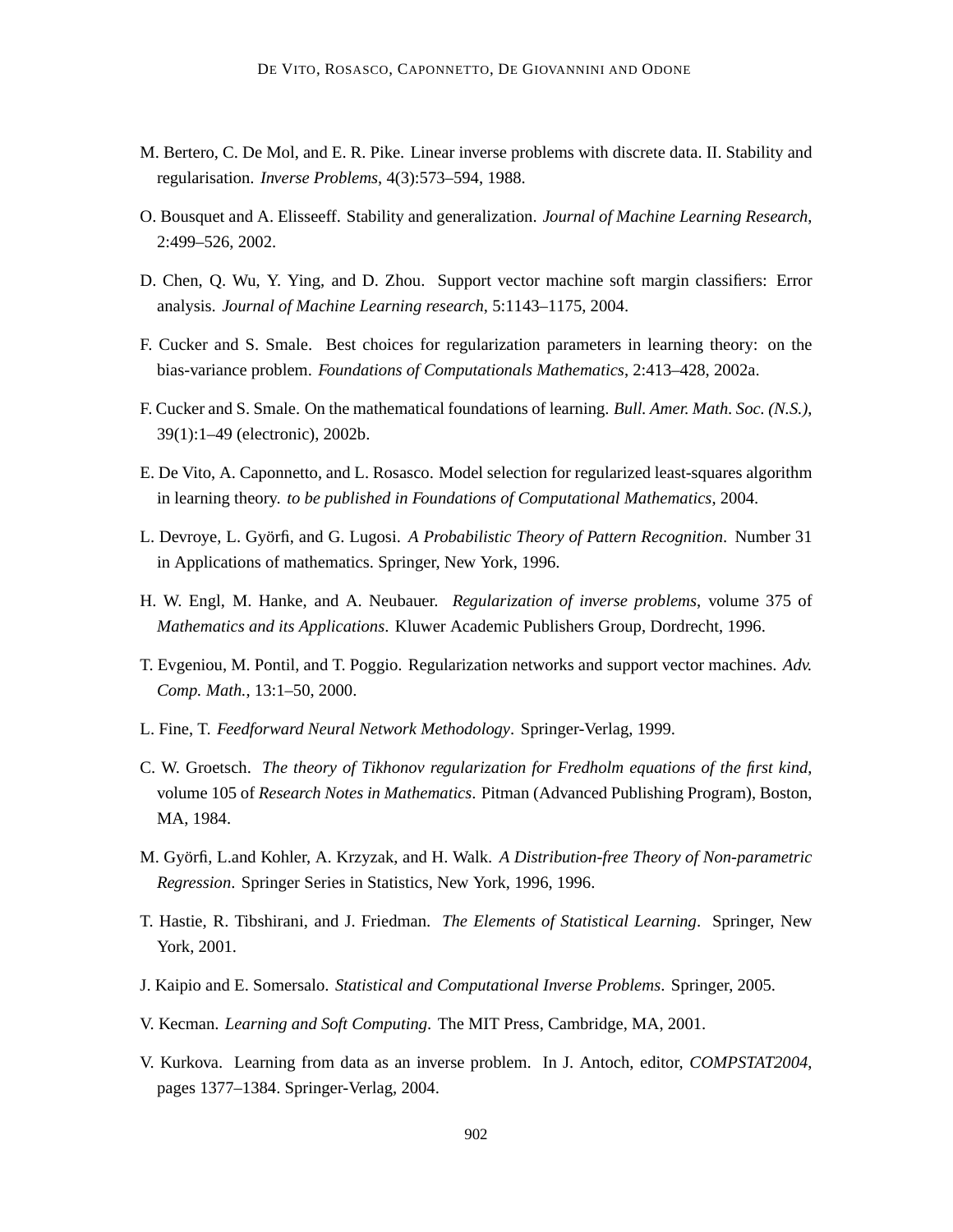- S. Lang. *Real and Functional Analysis*. Springer, New York, 1993.
- S. Mukherjee, P. Niyogi, T. Poggio, and R. Rifkin. Statistical learning: Stability is sufficient for generalization and necessary and sufficient for consistency of empirical risk minimization. Technical Report CBCL Paper 223, Massachusetts Institute of Technology, january revision 2004.
- S. Mukherjee, R. Rifkin, and T. Poggio. Regression and classification with regularization. *Lectures Notes in Statistics: Nonlinear Estimation and Classification, Proceedings from MSRI Workshop*, 171:107–124, 2002.
- P. Niyogi and F. Girosi. Generalization bounds for function approximation from scattered noisy data. *Adv. Comput. Math.*, 10:51–80, 1999.
- C.S. Ong and S. Canu. Regularization by early stopping. Technical report, Computer Sciences Laboratory, RSISE, ANU, 2004.
- I. F. Pinelis and A. I. Sakhanenko. Remarks on inequalities for probabilities of large deviations. *Theory Probab. Appl.*, 30(1):143–148, 1985. ISSN 0040-361X.
- T. Poggio and F. Girosi. A theory of networks for approximation and learning. In C. Lau, editor, *Foundation of Neural Networks*, pages 91–106. IEEE Press, Piscataway, N.J., 1992.
- C. Rudin. A different type of convergence for statistical learning algorithms. Technical report, Program in Applied and Computational Mathematics Princeton University, 2004.
- B. Schölkopf and A.J. Smola. *Learning with Kernels*. MIT Press, Cambridge, MA, 2002. URL http://www.learning-with-kernels.org.
- L. Schwartz. Sous-espaces hilbertiens d'espaces vectoriels topologiques et noyaux associes (noyaux ´ reproduisants). *J. Analyse Math.*, 13:115–256, 1964.
- C. Scovel and I. Steinwart. Fast rates support vector machines. *submitted to Annals of Statistics*, 2003.
- S. Smale and Yao Y. Online learning algorithms. Technical report, Toyota Technological Institute, Chicago, 2004.
- S. Smale and D. Zhou. Estimating the approximation error in learning theory. *Analysis and Applications*, 1(1):1–25, 2003.
- S. Smale and D. Zhou. Shannon sampling and function reconstruction from point values. *Bull. Amer. Math. Soc. (N.S.)*, 41(3):279–305 (electronic), 2004a.
- S. Smale and D. Zhou. Shannon sampling II : Connections to learning theory. *preprint*, 2004b.